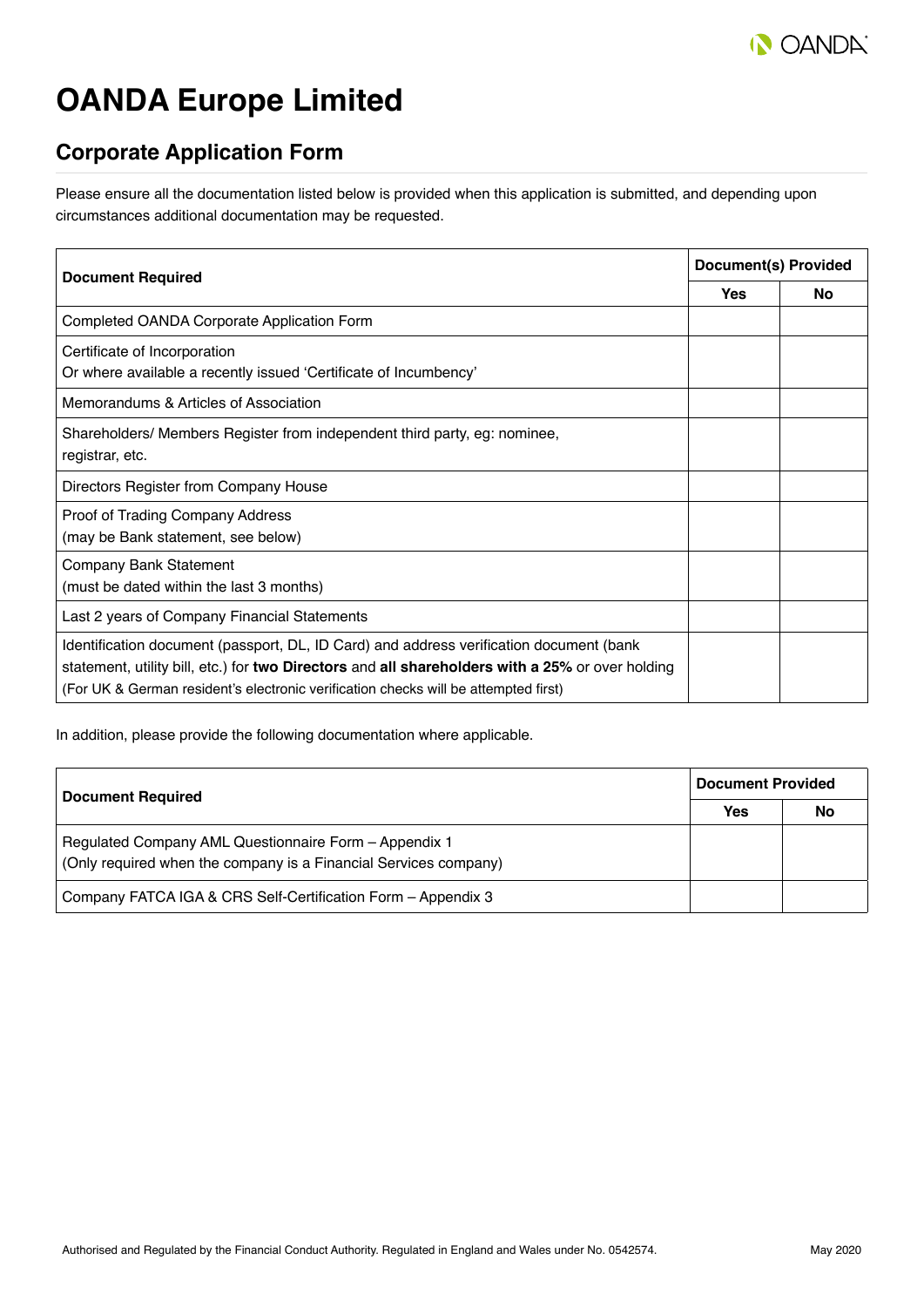

## **COMPANY INFORMATION**

| Full Legal Company Name:                             |                                                                                                                                                                                                                                                          |
|------------------------------------------------------|----------------------------------------------------------------------------------------------------------------------------------------------------------------------------------------------------------------------------------------------------------|
|                                                      |                                                                                                                                                                                                                                                          |
| Entity Type:                                         | Corporation<br>Partnership   Trust   Fund                                                                                                                                                                                                                |
|                                                      |                                                                                                                                                                                                                                                          |
| Registered Company Number:<br>(eg: 123456, AB123456) | ,我们也不能在这里的时候,我们也不能在这里的时候,我们也不能会在这里的时候,我们也不能会在这里的时候,我们也不能会在这里的时候,我们也不能会在这里的时候,我们也                                                                                                                                                                         |
| Date of Incorporation:                               |                                                                                                                                                                                                                                                          |
| Country of Incorporation:                            | and the control of the control of the control of the control of the control of the control of the control of the                                                                                                                                         |
| <b>Registered Company Address:</b>                   | and the control of the control of the control of the control of the control of the control of the control of the                                                                                                                                         |
|                                                      |                                                                                                                                                                                                                                                          |
|                                                      |                                                                                                                                                                                                                                                          |
| <b>Trading Company Address:</b>                      | ,我们也不能在这里的时候,我们也不能在这里的时候,我们也不能会在这里的时候,我们也不能会在这里的时候,我们也不能会在这里的时候,我们也不能会在这里的时候,我们也                                                                                                                                                                         |
|                                                      |                                                                                                                                                                                                                                                          |
| Postal Company Address:                              |                                                                                                                                                                                                                                                          |
|                                                      |                                                                                                                                                                                                                                                          |
|                                                      |                                                                                                                                                                                                                                                          |
| Legal Entity Identification<br>(LEI) Number:         |                                                                                                                                                                                                                                                          |
| your company.                                        | All counterparties to a derivative contract must report details of that derivative contract to a trade repository. Your LEI<br>number is your company's unique 20-character code which you will use to report all financial transactions entered into by |
| <b>Regulatory Status:</b>                            | Unregulated<br>Regulated                                                                                                                                                                                                                                 |
| Listed on an Exchange:                               | No<br>Yes                                                                                                                                                                                                                                                |
| Company Website Address:                             | <u> 1989 - John Stein, amerikansk politiker (* 1908)</u>                                                                                                                                                                                                 |
| Company Contact Tele Number:                         | and the control of the control of the control of the control of the control of the control of the control of the                                                                                                                                         |
| <b>Company Contact Email Address:</b>                |                                                                                                                                                                                                                                                          |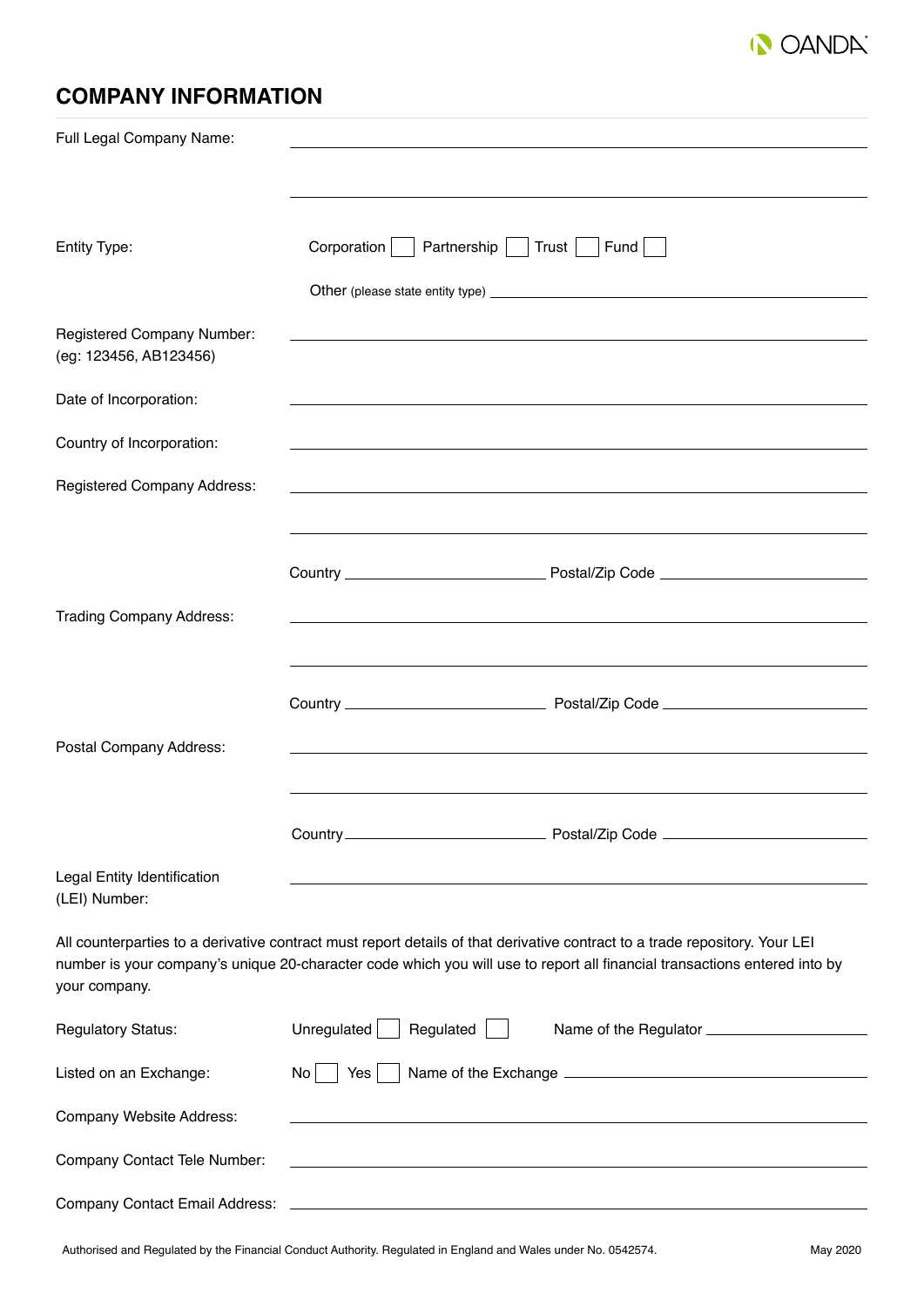

## **BUSINESS INFORMATION**

Nature of business?

Industry sector? (eg: Financial Services, Legal, Accountancy, Insurance, Consumer Goods, Marketing, IT, Transport, Engineering, Export/ Import, Manufacturing, Property/ Construction, Education, Transport, Pharmaceuticals, Casino, etc.)

| What is the purpose of the account? (eg: hedging, investing client money, etc)                                                                                                                                                                                     |
|--------------------------------------------------------------------------------------------------------------------------------------------------------------------------------------------------------------------------------------------------------------------|
| Is the company a financial institution?                                                                                                                                                                                                                            |
| No<br>Yes                                                                                                                                                                                                                                                          |
| Is the company operating with the required authorisation or license?<br>No<br>Yes                                                                                                                                                                                  |
| Is the company a shell bank?<br>No<br>Yes                                                                                                                                                                                                                          |
| Does the company provide services to a shell bank?<br>No<br>Yes                                                                                                                                                                                                    |
| Has the company ever been subject to bankruptcy/insolvency proceedings in any country or territory?<br>No<br>Yes                                                                                                                                                   |
|                                                                                                                                                                                                                                                                    |
| Primary Contact Full Name:                                                                                                                                                                                                                                         |
| <b>Primary Contact Position:</b>                                                                                                                                                                                                                                   |
| Primary Contact Email Address:                                                                                                                                                                                                                                     |
| Primary Contact Telephone Number:<br>the control of the control of the control of the control of the control of the control of the control of the control of the control of the control of the control of the control of the control of the control of the control |
| Is the Primary Contact the person who will be trading on this account? Yes<br>No                                                                                                                                                                                   |
| If no, please state the primary trader on this account _                                                                                                                                                                                                           |
| The following information should be completed by the person who will be trading on the account:                                                                                                                                                                    |
| Country of Residence:                                                                                                                                                                                                                                              |
| Nationality:                                                                                                                                                                                                                                                       |
| How long have you worked at a financial institution?                                                                                                                                                                                                               |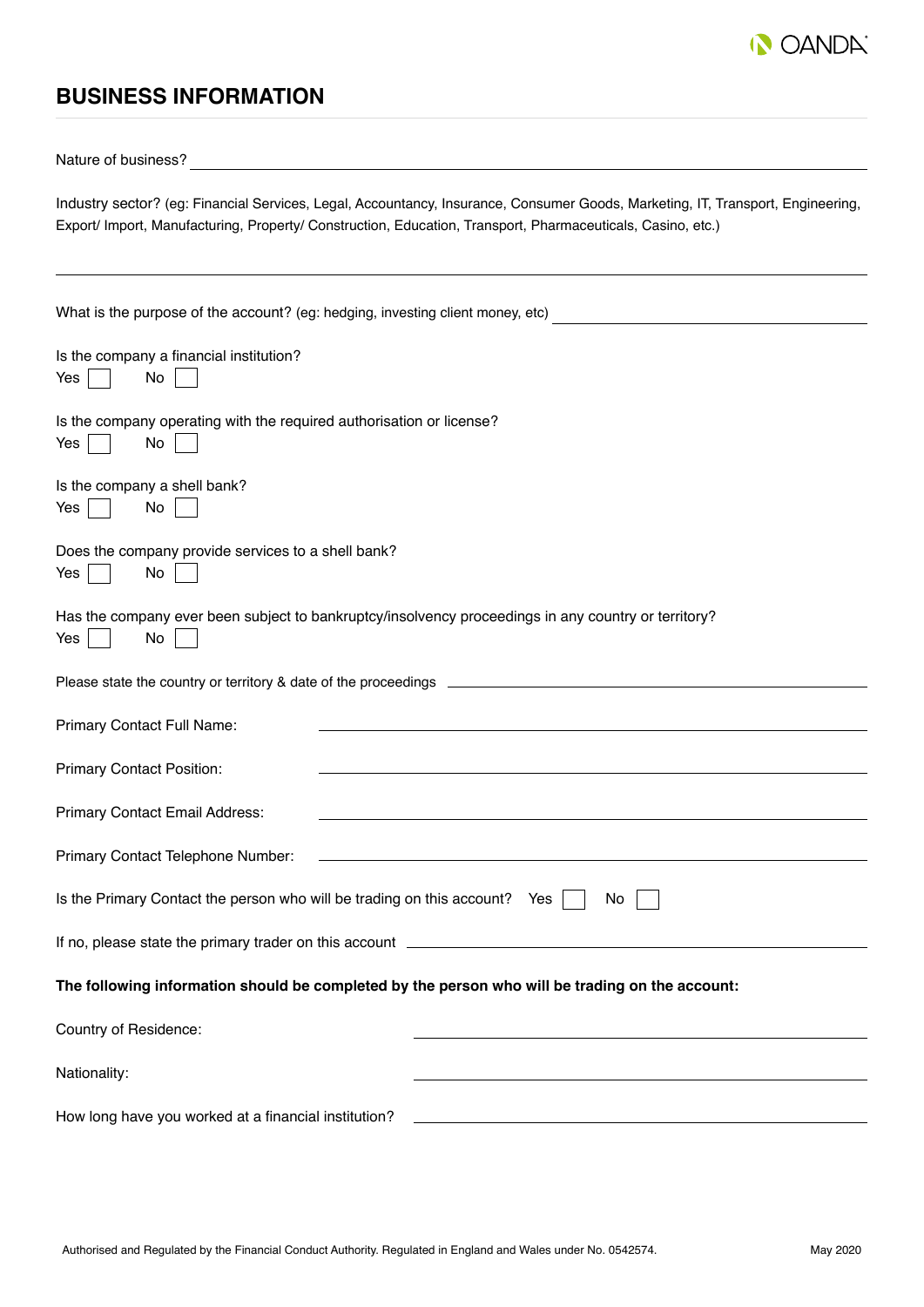

#### **Over the past two years, how many times have you traded:**

| CFD's:                                                                 | Less than 6 trades  | 7 to 50 trades  | More than 50 trades |  |
|------------------------------------------------------------------------|---------------------|-----------------|---------------------|--|
| FX:                                                                    | Less than 6 trades  | 7 to 50 trades  | More than 50 trades |  |
| <b>Other Derivative Products:</b>                                      | Less than 6 trades  | 7 to 50 trades  | More than 50 trades |  |
| Other Investment Products:                                             | Less than 20 trades | 21 to 50 trades | More than 50 trades |  |
| Have you ever traded any of the above products more than 50 times? Yes |                     | No              |                     |  |

Do you have any qualifications that will assist you in understanding OANDA's services, eg: professional degree? Yes  $\Box$  No  $\Box$  $\overline{\phantom{0}}$ 

## **CORPORATE STRUCTURE INFORMATION**

 $\sqrt{2}$ 

| Shareholders/Beneficial Owners<br>(please list everyone with a holding of 25% or above) |                    |                |                                   |
|-----------------------------------------------------------------------------------------|--------------------|----------------|-----------------------------------|
| Name                                                                                    | <b>Nationality</b> | <b>Address</b> | <b>Date of Birth (DD/MM/YYYY)</b> |
|                                                                                         |                    |                |                                   |
|                                                                                         |                    |                |                                   |
|                                                                                         |                    |                |                                   |
|                                                                                         |                    |                |                                   |
|                                                                                         |                    |                |                                   |
|                                                                                         |                    |                |                                   |

| <b>Directors</b>                                      |                    |                |                                   |  |
|-------------------------------------------------------|--------------------|----------------|-----------------------------------|--|
| (please list everyone with a holding of 25% or above) |                    |                |                                   |  |
| <b>Name</b>                                           | <b>Nationality</b> | <b>Address</b> | <b>Date of Birth (DD/MM/YYYY)</b> |  |
|                                                       |                    |                |                                   |  |
|                                                       |                    |                |                                   |  |
|                                                       |                    |                |                                   |  |
|                                                       |                    |                |                                   |  |
|                                                       |                    |                |                                   |  |
|                                                       |                    |                |                                   |  |
|                                                       |                    |                |                                   |  |
|                                                       |                    |                |                                   |  |
|                                                       |                    |                |                                   |  |
|                                                       |                    |                |                                   |  |
|                                                       |                    |                |                                   |  |
|                                                       |                    |                |                                   |  |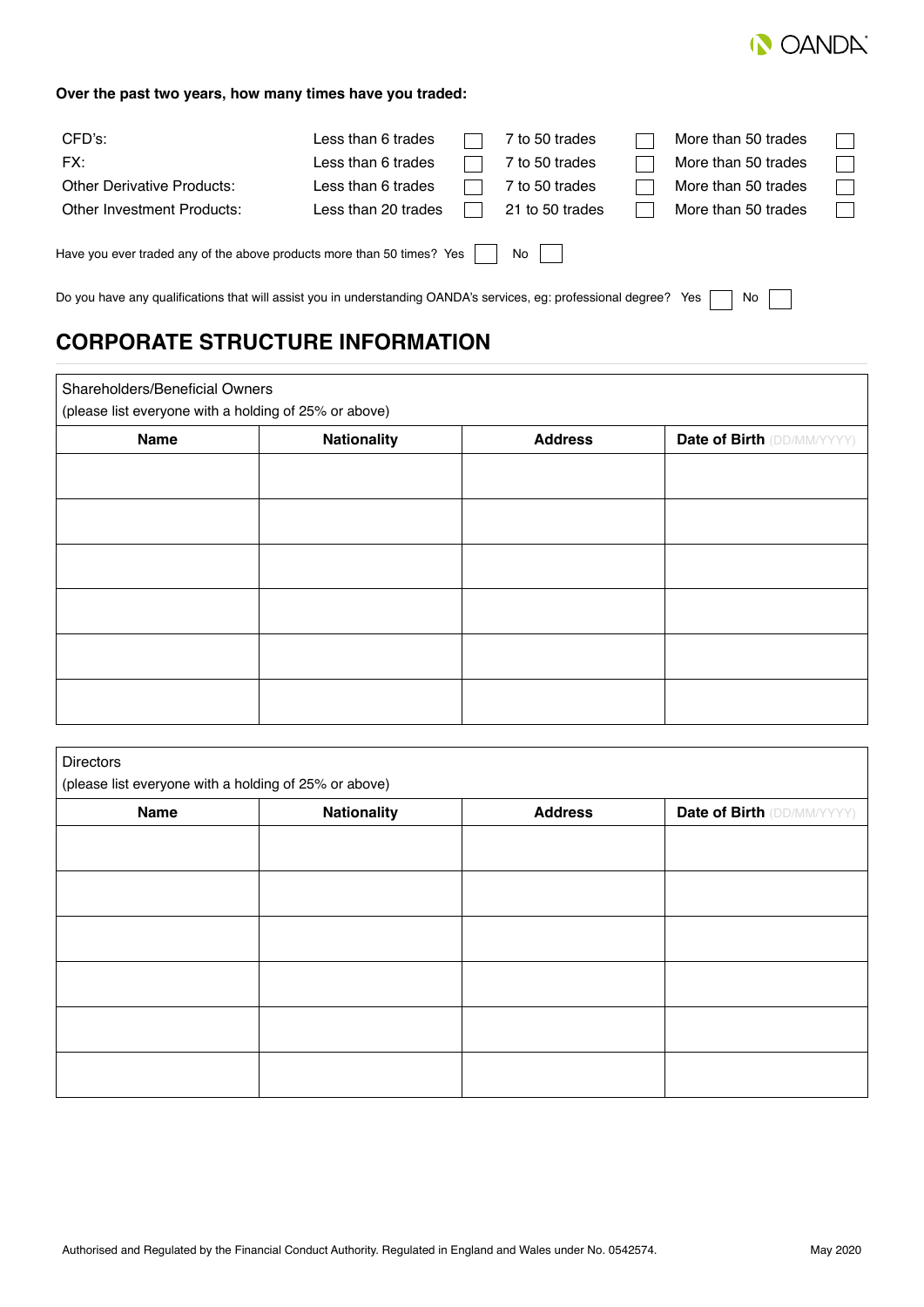

## **FINANCIAL INFORMATION**

| What is the estimated annual revenue for the company in GBP?                                                                                                                                                                                                |
|-------------------------------------------------------------------------------------------------------------------------------------------------------------------------------------------------------------------------------------------------------------|
| Under 25,000 25,000-49,999 50,000-99,999 100,000-249,999 250,000-749,999 750,000-999,999<br>1-2 Million $\Box$ More than 2 Million $\Box$                                                                                                                   |
| What is the estimated net worth of the company in GBP? (total assets less total liabilities)                                                                                                                                                                |
| Under 25,000 $\Box$ 25,000-49,999 $\Box$ 50,000-99,999 $\Box$ 100,000-249,999 $\Box$ 250,000-999,999 $\Box$ 1,000,000-4,999,999<br>$\Box$ 5,000,000-9,999,999 $\Box$ 10,000,000 or more                                                                     |
| What is the source of funds? (please tick the most relevant answer)                                                                                                                                                                                         |
| Commercial Activities $\Box$ Third party funds $\Box$ Investment held at another brokerage $\Box$ Other                                                                                                                                                     |
| If other, please state entertainment and the state of the state of the state of the state of the state of the state of the state of the state of the state of the state of the state of the state of the state of the state of                              |
| Company Bank Account Details: (please provided details for the company's primary bank account)                                                                                                                                                              |
| Bank Name:                                                                                                                                                                                                                                                  |
| <b>Account Name:</b>                                                                                                                                                                                                                                        |
| <u> 1980 - Johann Barbara, martin amerikan basar da</u><br>Sort Code:                                                                                                                                                                                       |
| SWIFT/BIC:                                                                                                                                                                                                                                                  |
| Account Currency GBP DEUR DUSD DAUD DCAD CHF DHKD DJPY DSGD                                                                                                                                                                                                 |
| <b>DECLARATION</b>                                                                                                                                                                                                                                          |
| I confirm that the above information is true and accurate and that the company understands the nature and risks of margin<br>trading via Forex, CFDs and Spread Betting.                                                                                    |
| I consent to the provision to the company of Risk Disclosure Statement and Customer Agreement by way of the OANDA<br>website, and I hereby confirm that I have read, understood and that the company agrees to be bound by the terms of these<br>documents. |
| I also agree to OANDA's privacy policy.                                                                                                                                                                                                                     |

| IN THE CASE OF A COMPANY TWO DIDECTORS MUST SIGN. |  |
|---------------------------------------------------|--|

#### **IN THE CASE OF A COMPANY TWO DIRECTORS MUST SIGN IN THE CASE OF A PARTNERSHIP TWO OF THE PARTNERS MUST SIGN**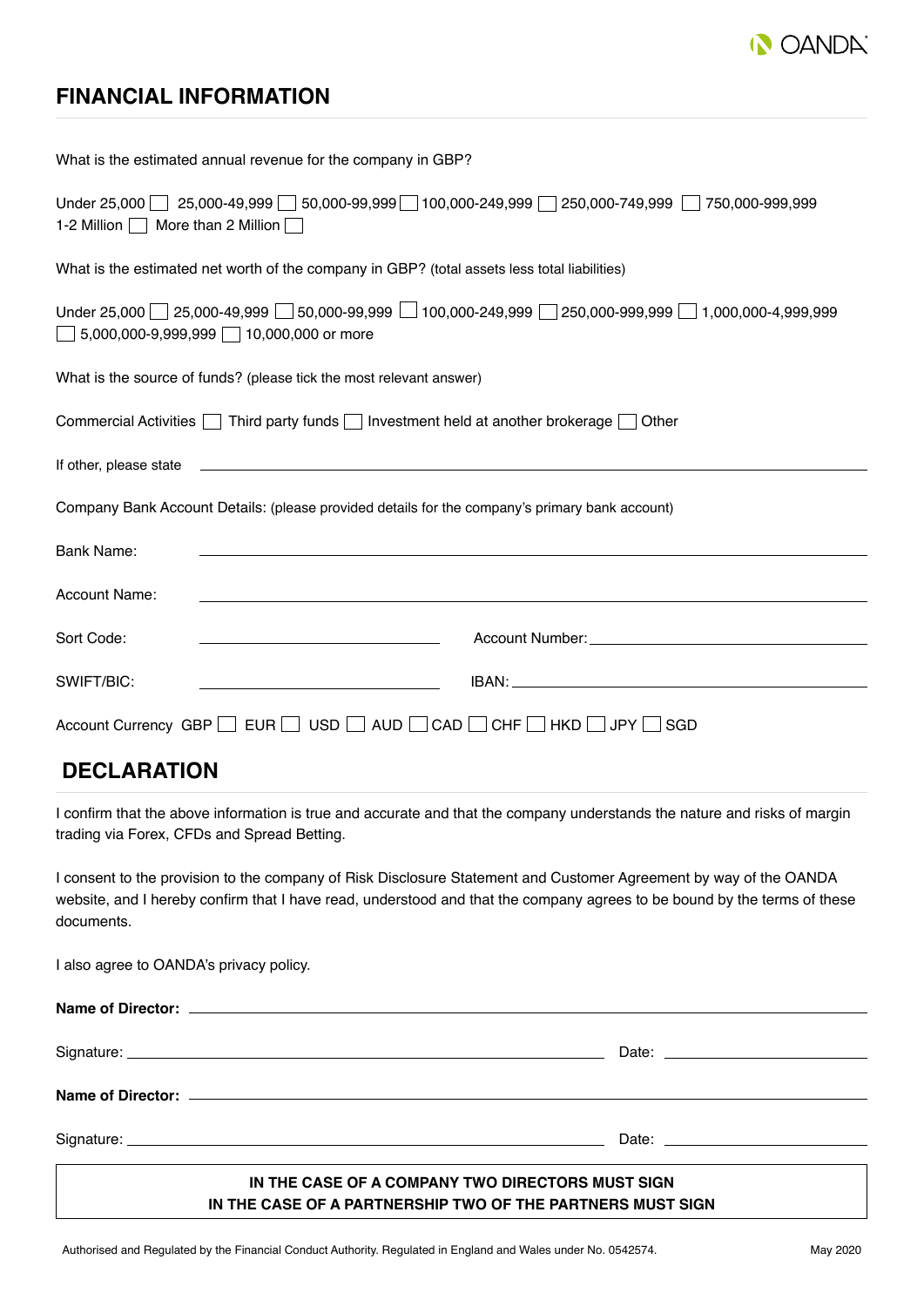

## **CERTIFIED BOARD RESOLUTION (Limited Companies only)**

Your board must hold a meeting and pass certain resolutions to enable your company to open an account with us. Please certify that this has happened below. The board must also authorise people to trade on your company's account ('Authorised Signatories'). The Authorised Signatories must sign the authorised signatories list in the schedule.

|                                | (full name)    |
|--------------------------------|----------------|
| Company secretary/ Director of | (company name) |

Certify that the following resolutions were duly passed by the directors of the company at a meeting held on

(date)

#### **It was Resolved as follows:**

- 1. That the account(s) be opened with OANDA Europe Ltd (OANDA) in the name of the company for the purpose of entering into contracts in forex, contracts for difference and any form of margin trading contracts, and any transactions related or ancillary to any of the contracts.
- 2. That an agreement be entered into with OANDA in connection with the opening of the account(s) in such a form as OANDA shall require and that all transactions entered into by the company shall be subject to the terms of the Customer Agreement as amended from time to time.
- 3. That each of the persons whose names and specimen signatures appear in the attached authorised signatories list (Appendix 2) shall be and are hereby jointly and severally authorised to sign any document in connection with the opening or operation of the account(s) including (but without limitation) the Customer Agreement and any document creating, perfecting or relating to any mortgage, charge or encumbrance over the company's assets and to give any oral or written instructions to OANDA with respect to the account(s) including (but without limitation) instructions to effect or otherwise enter into transactions with or on behalf of the company.
- 4. That any transaction of any description whatsoever previously entered into by the company with or through OANDA be and are hereby ratified and approved.
- 5. That these resolutions be communicated to OANDA and shall remain in force and that OANDA shall be entitled to rely on the same until an amending resolution shall be passed and a copy certified by an officer of the company shall have been received by OANDA.

I further certify that there is no legal, regulatory or other reason why the company should not conduct this business.

| Signature of Company Secretary/ Director | Date |
|------------------------------------------|------|
|                                          |      |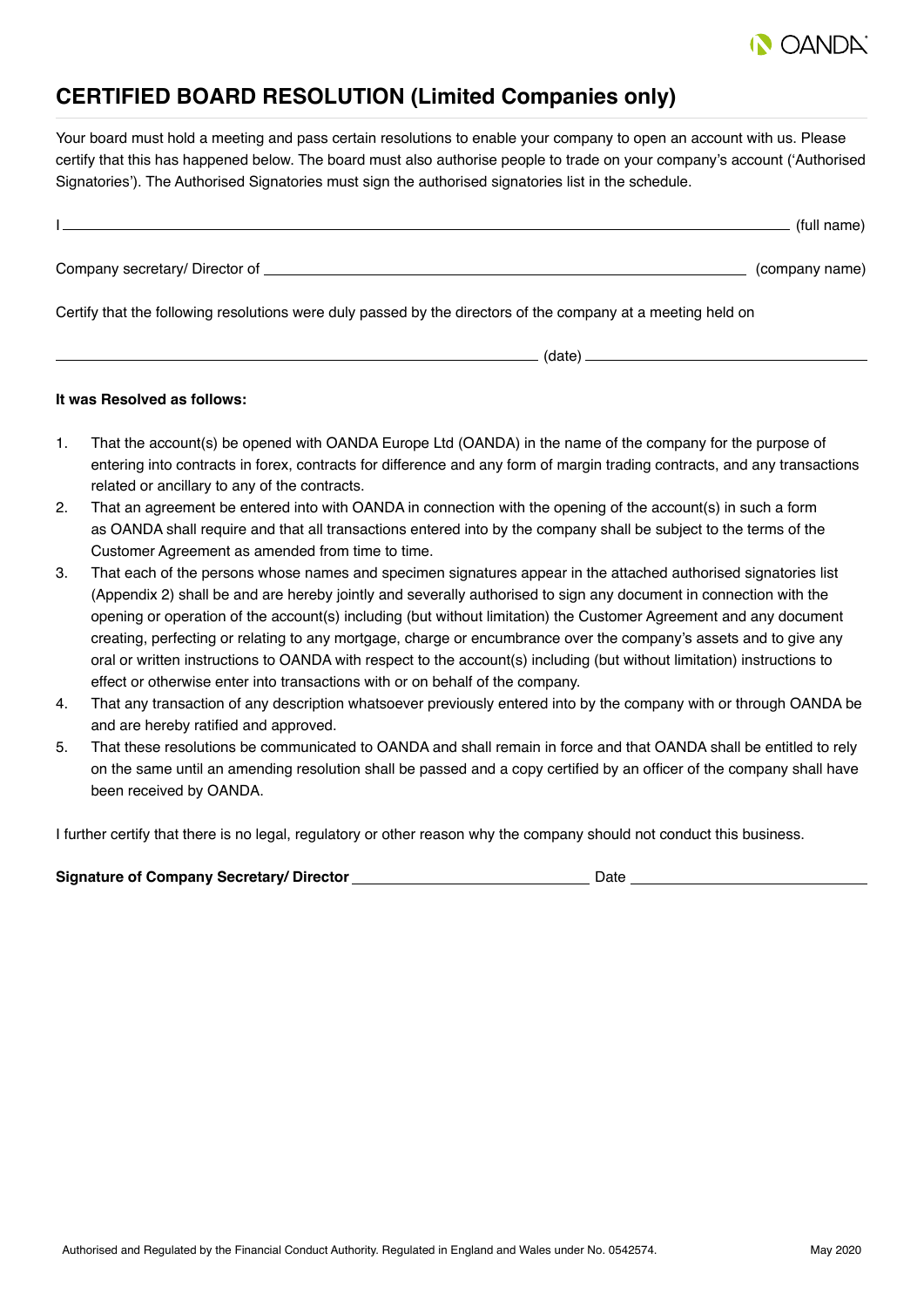

**APPENDIX I**

## **ANTI-MONEY LAUNDERING QUESTIONNAIRE FORM**

**This form is to be completed by Regulated Financial Services companies only.**

| Full Company Legal Name:  |  |
|---------------------------|--|
| Country of Incorporation: |  |
| Name of Regulator:        |  |
| Regulatory Number:        |  |

Please tick the "Yes" or "No" column in response to the following statements:

| <b>Statement</b>                                                                                                                                                                                                                                                                                | Yes | No |
|-------------------------------------------------------------------------------------------------------------------------------------------------------------------------------------------------------------------------------------------------------------------------------------------------|-----|----|
| Money laundering and terrorist financing is a crime in our country.                                                                                                                                                                                                                             |     |    |
| Our institution has policies and procedures for prevention of money laundering and<br>terrorist financing.                                                                                                                                                                                      |     |    |
| These policies and procedures conform to the Financial Action Task Force standards.                                                                                                                                                                                                             |     |    |
| Our institution has a program designed to establish the true identity of each customer,<br>beneficial owners and the origin of funds.                                                                                                                                                           |     |    |
| Our institution provides Anti-Money Laundering (AML) training, which includes prevention of<br>money laundering and terrorist financing and identification of suspicious transactions, to<br>employees who work directly with customers or customer funds.                                      |     |    |
| Our institution has written policies and procedures to prevent, detect and report<br>suspicious transactions.                                                                                                                                                                                   |     |    |
| Our institution conducts internal or external audits to assess its AML policies and procedures<br>and verify compliance with relevant AML and anti-terrorist financing laws?                                                                                                                    |     |    |
| Our institution is required to report suspicious transactions or abnormal customer activities to<br>our supervisory and/or regulatory authority.                                                                                                                                                |     |    |
| Our institution prohibits accounts or relationships with "Shell Banks" (A Shell Bank is defined as<br>a bank incorporated in a jurisdiction in which it has no physical presence).                                                                                                              |     |    |
| All our institution's branches and subsidiaries subject to AML policies and procedures.                                                                                                                                                                                                         |     |    |
| Our institution conducts enhanced due diligence (EDD) for customers and transactions that the<br>institution has reason to believe pose a heightened risk of illicit activities.                                                                                                                |     |    |
| Our institution screens customers and transactions against lists administered by the United<br>Nations (UN), European Union (EU), Office of Foreign Assets Control (OFAC) or any<br>international organisation or local authority to identify sanctioned countries entities<br>and individuals. |     |    |
| Our institution updates customer information on a regular basis.                                                                                                                                                                                                                                |     |    |
| Our institution conducts EDD for accounts or transactions pertaining to Politically Exposed<br>Persons (PEPs), their families and close associates.                                                                                                                                             |     |    |
| Our institution retains relevant customer due diligence (CDD) and account opening records.                                                                                                                                                                                                      |     |    |
| Our institution has never been subject to any investigation, conviction or regulatory action<br>related to money laundering or terrorist financing.                                                                                                                                             |     |    |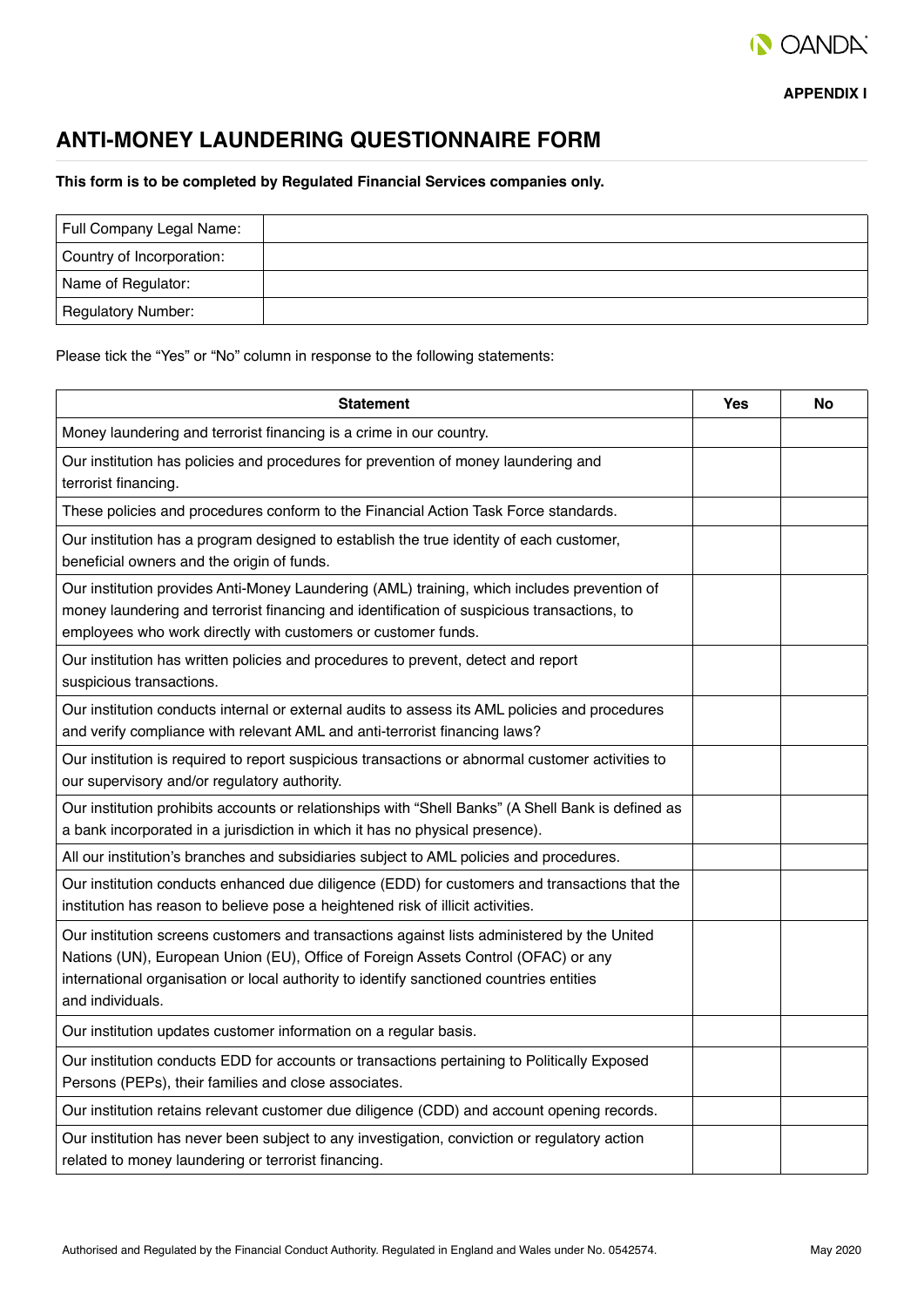

| If you responded "No" to any of the statements above, please provide an explanation for this response:<br>(if require please continue on an additional sheet of paper). |  |  |
|-------------------------------------------------------------------------------------------------------------------------------------------------------------------------|--|--|
|                                                                                                                                                                         |  |  |
|                                                                                                                                                                         |  |  |
|                                                                                                                                                                         |  |  |
|                                                                                                                                                                         |  |  |
|                                                                                                                                                                         |  |  |

| I confirm that the information provided on this form is accurate and that I am the Money Laundering Reporting Officer or Director of |  |
|--------------------------------------------------------------------------------------------------------------------------------------|--|
| (Company name)                                                                                                                       |  |

| Name:      |                                                    |
|------------|----------------------------------------------------|
| Signature: | <u> 1989 - John Stein, Amerikaansk politiker (</u> |
| Title:     |                                                    |
| Date:      |                                                    |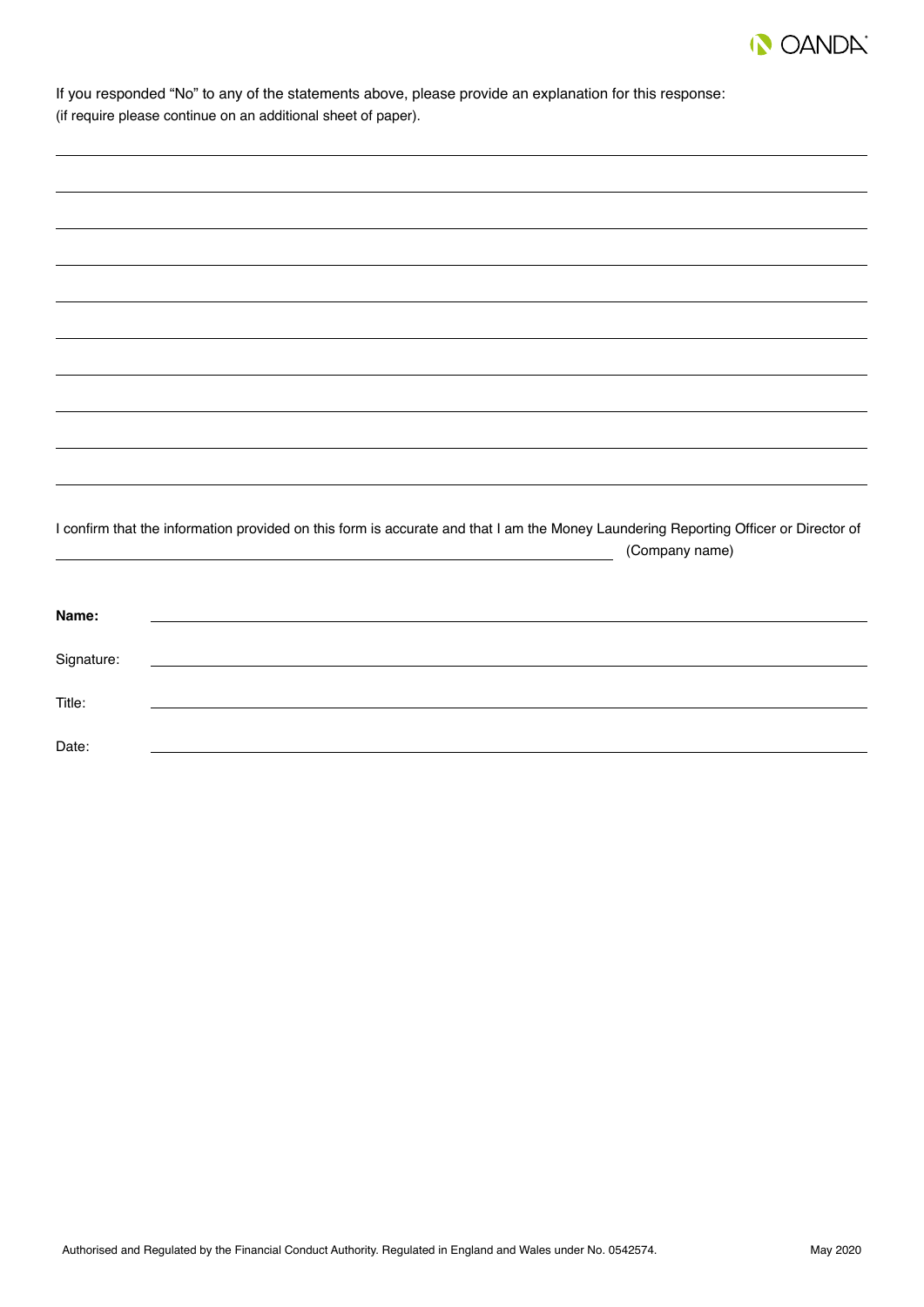

#### **APPENDIX II**

## **AUTHORISED SIGNATORIES LIST**

Authorised signatories for: (name of company)

As at (date)

| <b>NAME</b> | DATE OF BIRTH ADDRESS | <b>SIGNATURE</b> |
|-------------|-----------------------|------------------|
|             |                       |                  |
|             |                       |                  |
|             |                       |                  |
|             |                       |                  |
|             |                       |                  |
|             |                       |                  |
|             |                       |                  |
|             |                       |                  |
|             |                       |                  |
|             |                       |                  |
|             |                       |                  |
|             |                       |                  |
|             |                       |                  |
|             |                       |                  |
|             |                       |                  |
|             |                       |                  |
|             |                       |                  |
|             |                       |                  |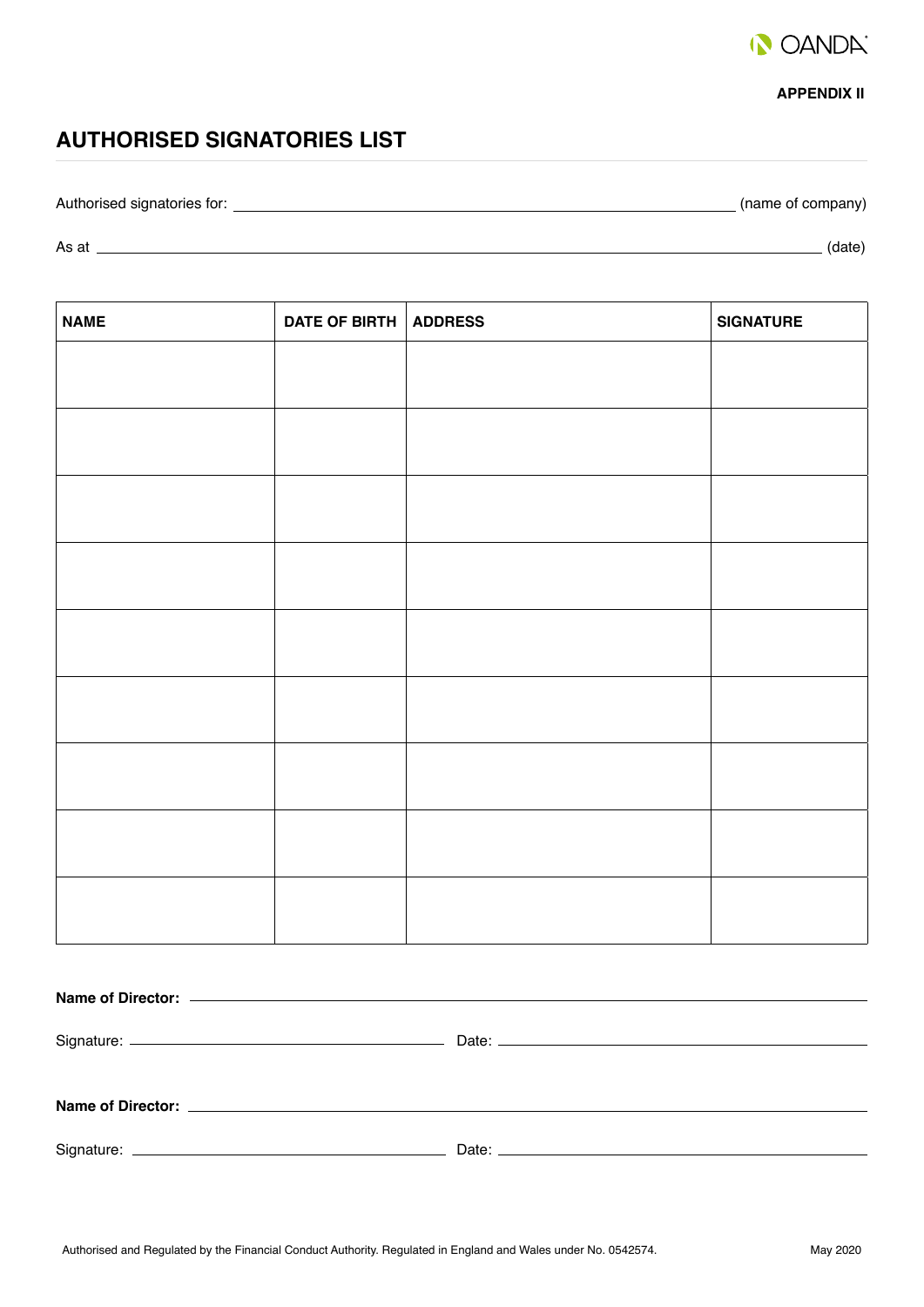

**APPENDIX III**

## **PLEASE REFER TO FOLLOWING FATCA IGA & CRS SELF-CERTFICATION FORM**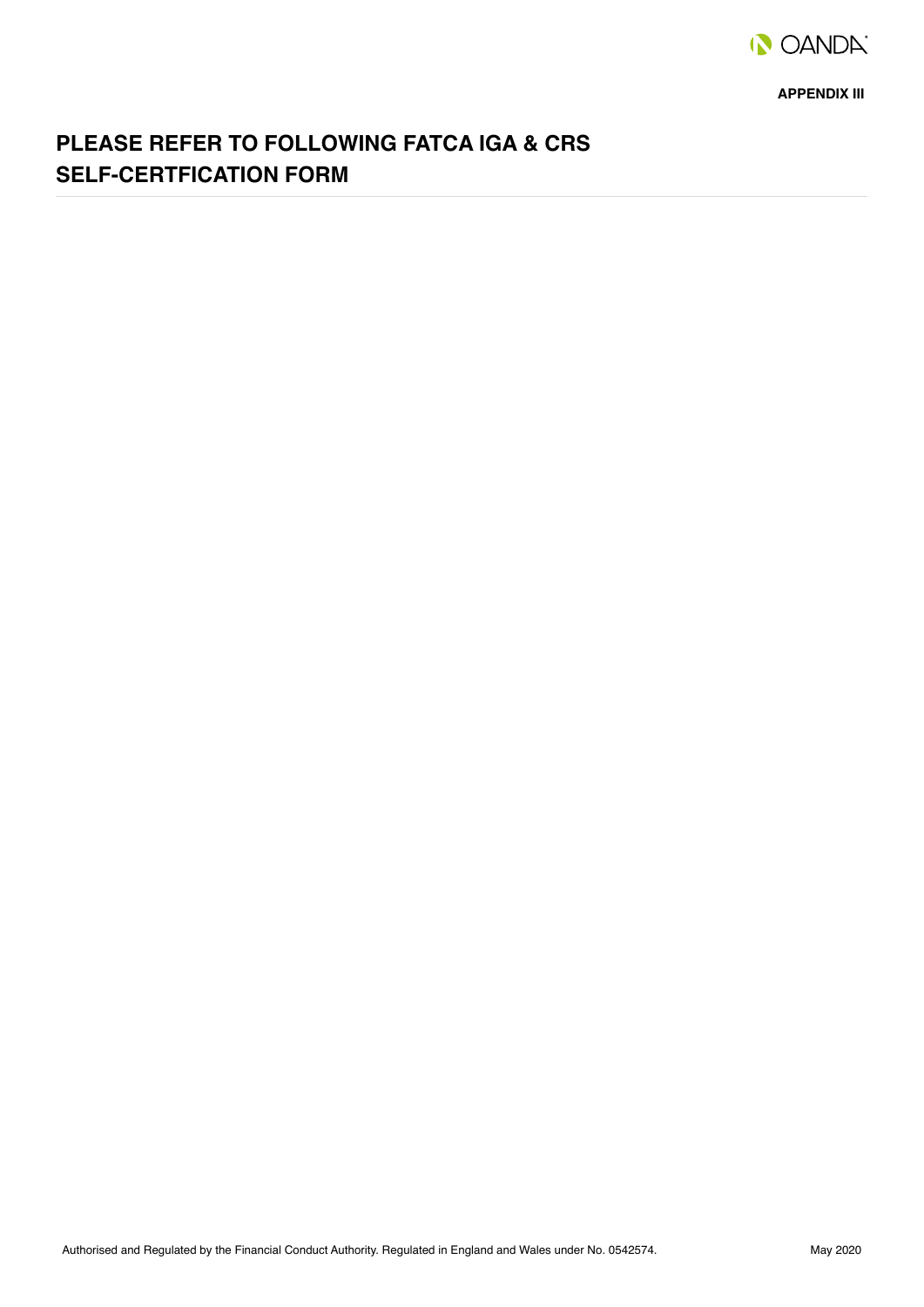

| <b>FATCA IGA &amp; CRS Self-Certification</b> |                                      | Please read before completing this form:                                                                                                                                                                                                                     |  |
|-----------------------------------------------|--------------------------------------|--------------------------------------------------------------------------------------------------------------------------------------------------------------------------------------------------------------------------------------------------------------|--|
| 701<br><b>Entity</b>                          |                                      | Tax authorities require Financial Institutions (FIs) to collect<br>and report certain information about Account Holder's tax<br>residency statuses.                                                                                                          |  |
|                                               |                                      | To enable the FI to comply with its obligations to report to<br>the relevant tax authorities, you are required to state the<br>residency for tax purposes of the person or persons identified<br>as the holder(s) of a Financial Account. On this form these |  |
|                                               | <b>I. Account Holder Information</b> | persons are cumulatively referred to as the<br>"Account Holder(s)".                                                                                                                                                                                          |  |

**Account Holder** - The person listed or identified as the holder of a Financial Account. The name of the Account Holder should be provided. If the person opening the account is not a Financial Institution and is acting as an intermediary, agent, custodian, nominee, signatory, investment advisor or legal guardian on behalf of one or more other account holders this form must be completed by or on behalf of that other person who is referred to as the Account Holder.

| Legal Entity Name | Country of Incorporation or Organisation |
|-------------------|------------------------------------------|
|                   |                                          |

Permanent Residence Address (if none, Address of Principal Office)

| City/Town     | State/Province | Postal Code | Country (do not abbreviate)                                                                |
|---------------|----------------|-------------|--------------------------------------------------------------------------------------------|
| GIIN (if any) |                |             | Sponsoring Entity's Name (if entity is a sponsored entity and<br>providing sponsor's GIIN) |
|               |                |             |                                                                                            |

### **II. Tax Residence**

Please provide details for all jurisdictions in which the Account Holder is resident for tax purposes. If the entity has no residence for tax purposes, enter the country in which its place of effective management is situated.

**Taxpayer Identification Number (TIN)** - A taxpayer identification number (TIN) or functional equivalent should be provided for each country of residence for tax purposes identified. A TIN is a unique combination of letters and/or numbers assigned to the individual by a government, or its tax authorities, which is used to identify the account holder for the purposes of administering taxes. In some countries this may be a number that is specifically referred to as a TIN, while other countries may use other numbers (such as a social insurance number) to identify their residents for tax purposes.

| Country of Tax Residence 1 | Taxpayer Identification Number 1 | TIN Unavailable:        |
|----------------------------|----------------------------------|-------------------------|
|                            |                                  |                         |
| Country of Tax Residence 2 | Taxpayer Identification Number 2 | TIN Unavailable:        |
|                            |                                  |                         |
| Country of Tax Residence 3 | Taxpayer Identification Number 3 | <b>TIN Unavailable:</b> |
|                            |                                  |                         |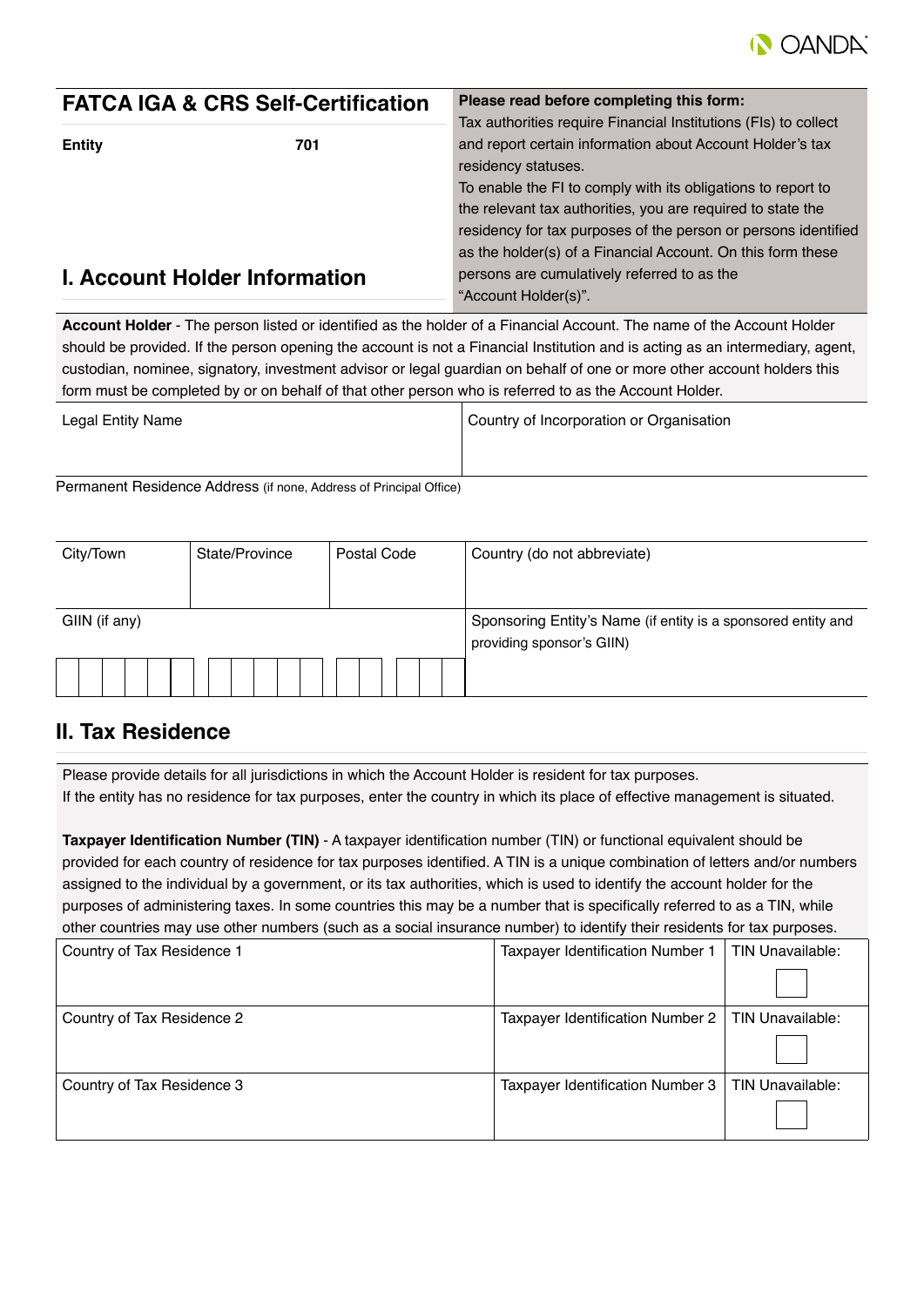

*TIN Unavailable Explanation(s)* – If any "TIN Unavailable" box is checked, please provide an explanation.

 **I certify the tax residence countries provided represent all countries in which the entity is considered a tax resident.**

*If Account Holder has additional countries of tax residence please attach a statement to this form containing the Country and TIN for each*

#### **III. CRS Status**

**FINANCIAL INSTITUTION -** A entity that falls into any of the following categories:

- *1. Custodial Institution*any entity that holds, as a substantial portion of its business, Financial Assets for the account of others. See Annex for definition of "substantial portion".
- *2. Depository Institution* **-** An entity that accepts deposits in the ordinary course of a banking or similar business.
- *3. Investment Entity* any Entity that either**:**
	- a) primarily conducts as a business one or more of the following activities or operations for or on behalf of a customer: i) trading in money market instruments (cheques, bills, certificates of deposit, derivatives, etc.); foreign exchange; exchange, interest rate and index instruments; transferable securities; or commodity futures
		- trading; ii) individual and collective portfolio management; or iii) otherwise investing, administering, or managing Financial Assets or money on behalf of other persons; OR
	- b) the gross income of which is primarily attributable to investing, reinvesting, or trading in Financial Assets, if the Entity is managed by a Financial Institution.
- **4. Specified Insurance Company -** any Entity that is an insurance company (or the holding company of an insurance company) that issues, or is obligated to make payments with respect to, a Cash Value Insurance Contract or an Annuity Contract.

|     | Is the Account Holder a Financial Institution?                        |                                  |                                                                                                                                                                                                   |
|-----|-----------------------------------------------------------------------|----------------------------------|---------------------------------------------------------------------------------------------------------------------------------------------------------------------------------------------------|
|     | Yes<br>If Yes complete the Financial Person Institution certification | No                               | If No complete the Nonfinancial Entity certification                                                                                                                                              |
|     | <b>Financial Institution (FI)</b>                                     | <b>Nonfinancial Entity (NFE)</b> |                                                                                                                                                                                                   |
|     | Is the entity an Investment Entity managed by an FI?                  |                                  | Select the category of NFE which applies to the entity.                                                                                                                                           |
|     | (See Financial Institution definition above - section 3(b))           | single category.                 | See Annex for definitions of NFE categories. Select only                                                                                                                                          |
| Yes | If any tax residence country provided is not a                        |                                  | If the category is "Passive NFE", then complete the                                                                                                                                               |
|     | participating CRS jurisdiction, then complete the                     |                                  | Controlling Persons attachment.                                                                                                                                                                   |
|     | Controlling Persons Attachment.                                       |                                  |                                                                                                                                                                                                   |
|     |                                                                       |                                  | Governmental Entity, International Organisation, or                                                                                                                                               |
| No  |                                                                       | <b>Central Bank</b>              |                                                                                                                                                                                                   |
|     |                                                                       |                                  | A corporation the stock of which is regularly traded<br>on an established securities market (or entity related<br>to such a corporation)<br>Name of Securities Market:<br>Name of Related Entity: |
|     |                                                                       |                                  | A Start-up Company formed in the past 24 months                                                                                                                                                   |
|     |                                                                       |                                  | Please provide the date of the entity was organised:                                                                                                                                              |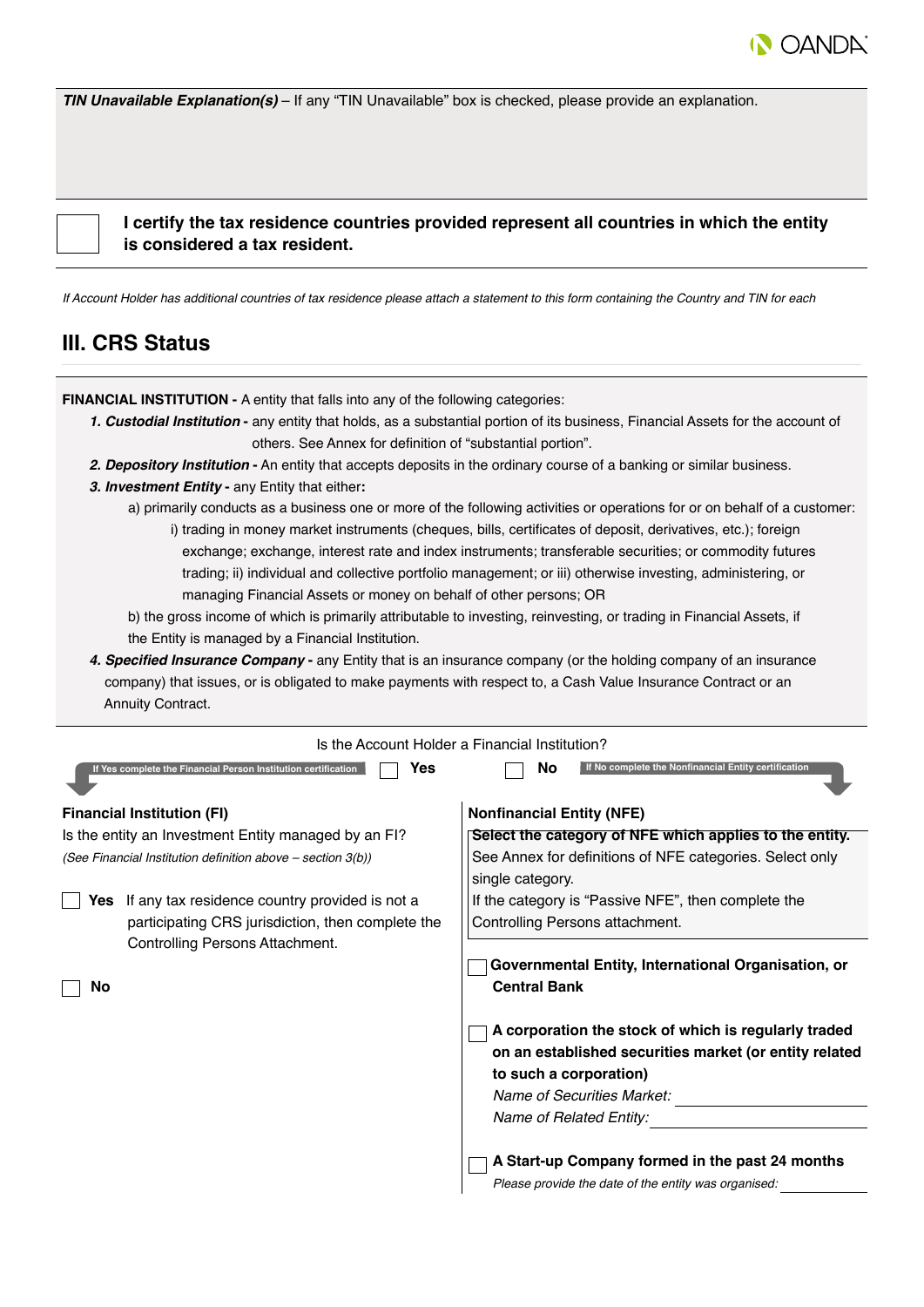

## **IV. FATCA Status**

**U.S. Person** - A corporation or partnership organized in the United States, the U.S. government or any state within the U.S. or the District of Columbia, a trust if a court within the United States is able to exercise primary jurisdiction over the administration of the trust and one or more United States persons have the authority to control all substantial decisions of the trust, or an estate the income of which, from sources without the United States which is not effectively connected to a U.S. trade or business, is includible in gross income for U.S. tax purposes.

#### **Specified U.S. Person** - Any U.S. person other than:

- a publicly traded corporation, or a corporation that is a member of the same expanded affiliated group as a publicly traded corporation
- a tax exempt organization (as defined in section 501(a))
- an individual retirement plan (as defined in section 7701(a)(37))
- the United States or an agency or instrumentality of the United States, owr any state (including District of Columbia and United States possessions) or state authorities - a bank (as defined in section 581)
- a real estate investment trust (as defined in section 856)
- a regulated investment company (as defined in section 851)
- an entity registered with the SEC under the Investment Company Act of 1940
- $\cdot$  a common trust fund (as defined in section 584(a))or a tax exempt trust (as defined in section 664(c) or 4947(a)(1))
- a registered dealer, or a registered broker (as defined in section 6045(c)).

| Is the Account Holder a U.S. Person?          |                                                                |
|-----------------------------------------------|----------------------------------------------------------------|
| If Yes complete the U.S. Person certification | If No complete the non U.S. Person certification<br>Yes<br>No  |
| <b>U.S. Person</b>                            | Non-U.S. Person                                                |
| Is the entity a specified U.S. person?        | Select a classification that matches your FATCA status:        |
| (See U.S. Person definition above)            | See Annex for definitions of IGA categories.                   |
|                                               | Select only a single category.                                 |
| Yes                                           | If the category is Passive NFFE, then complete the Controlling |
|                                               | Persons attachment.                                            |
| <b>No</b>                                     |                                                                |
|                                               | Participating FFI (Provide GIIN in Part I)                     |
|                                               | Local/Partner Jurisdiction FFI (Provide GIIN in Part I)        |
|                                               | <b>Deemed-Compliant FFI</b>                                    |
|                                               | Select deemed-compliant category:                              |
|                                               | Trustee-Documented Trust (Provide GIIN and                     |
|                                               | trustee name in Part I)                                        |
|                                               | Sponsored Investment Vehicle (Provide GIIN and                 |
|                                               | sponsor's name in Part I)                                      |
|                                               | Registered-Deemed Compliant FFI (Provide GIIN                  |
|                                               | in Part I)                                                     |
|                                               | <b>Other Deemed-Compliant Category</b>                         |
|                                               | <b>Nonparticipating FFI</b>                                    |
|                                               | <b>Exempt Beneficial Owner</b>                                 |
|                                               | Direct Reporting NFFE (Provide GIIN in Part I)                 |
|                                               |                                                                |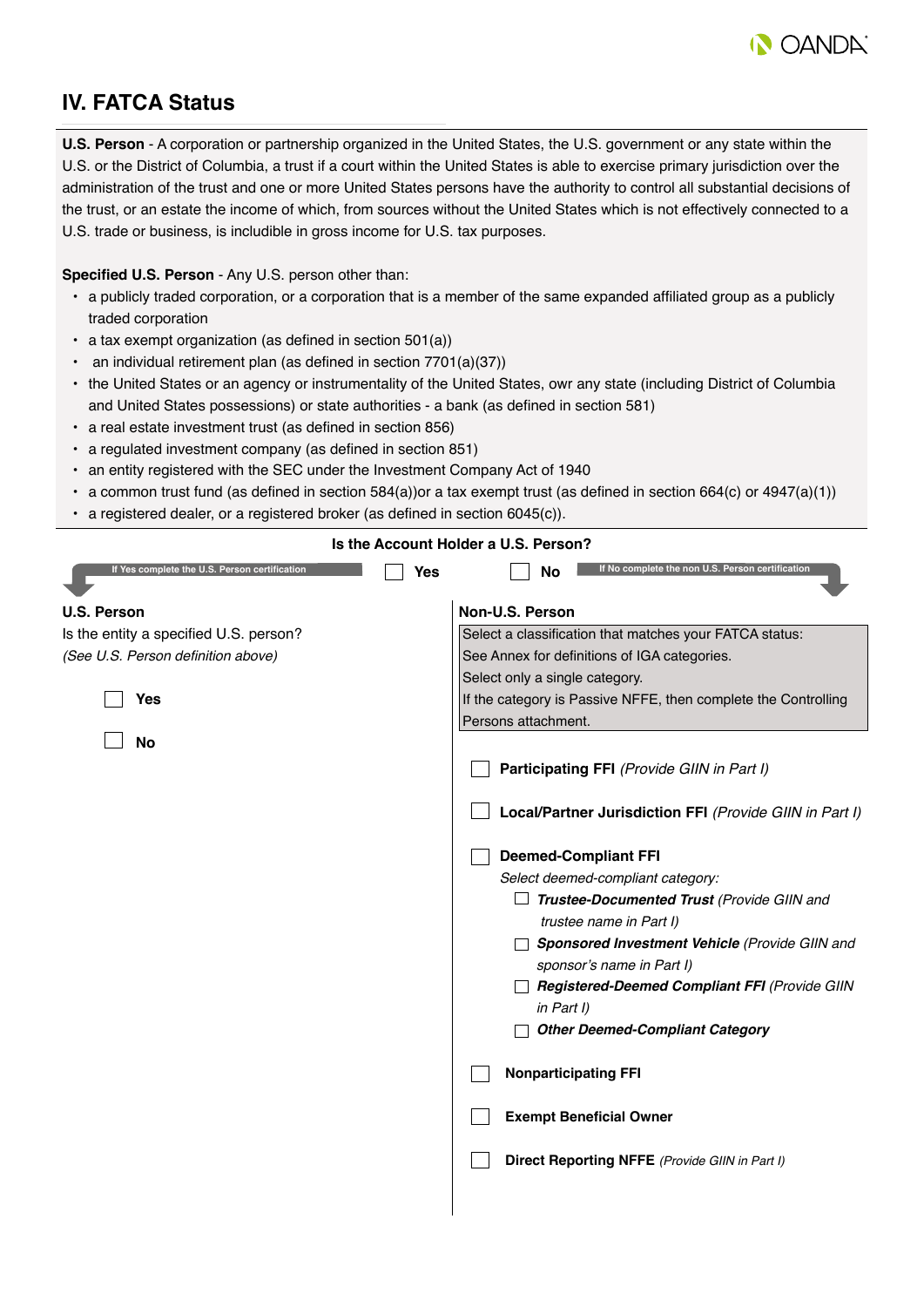

|  | Direct Reporting NFFE (Provide GIIN in Part I)                                                          |
|--|---------------------------------------------------------------------------------------------------------|
|  | <b>Sponsored Direct Reporting NFFE</b> (Provide GIIN and<br>sponsor's name in Part I)                   |
|  | A Start-up Company formed in the past 24 months<br>Please provide the date of the entity was organised: |
|  | <b>Other Active NFFE</b> (See Annex for other categories)                                               |
|  | <b>Passive NFFE</b> (Complete Controlling Persons attachment)                                           |

### **V. Declarations and Signature**

- I understand that the information supplied by me in this Certification (including any attachments hereto) is covered by the full provisions of the terms and conditions governing my/the Account Holder's relationship with the FI setting out how the FI may use and share the information supplied by me to the FI.
- I acknowledge and agree that information contained in this Certification (including any attachments hereto) and information regarding the account(s) set out above may be reported to the tax authorities of the country in which the account is maintained and that those tax authorities or the FI may provide the information to the country or countries in which I/the Account Holder am/ is resident for tax purposes.
- I undertake to advise the FI promptly of any change in circumstances which causes the information contained herein to become incorrect and to provide the FI a suitably updated Certification and/or attachment within 30 days of such change in circumstances.
- I certify that I am authorised to sign for the Account Holder of all the account(s) to which this form relates.
- I declare that all statements made on this form/in this Certification (including any attachments hereto) are, to the best of my knowledge and belief, true, correct and complete. I agree that I will submit a new certification within 30 days if any information on this form becomes incorrect.

| Name of Signer            | Signature |
|---------------------------|-----------|
|                           |           |
|                           |           |
| Capacity in which Signing |           |
|                           |           |
|                           |           |
| Date (DD/MM/YYYY)         |           |
|                           |           |
|                           |           |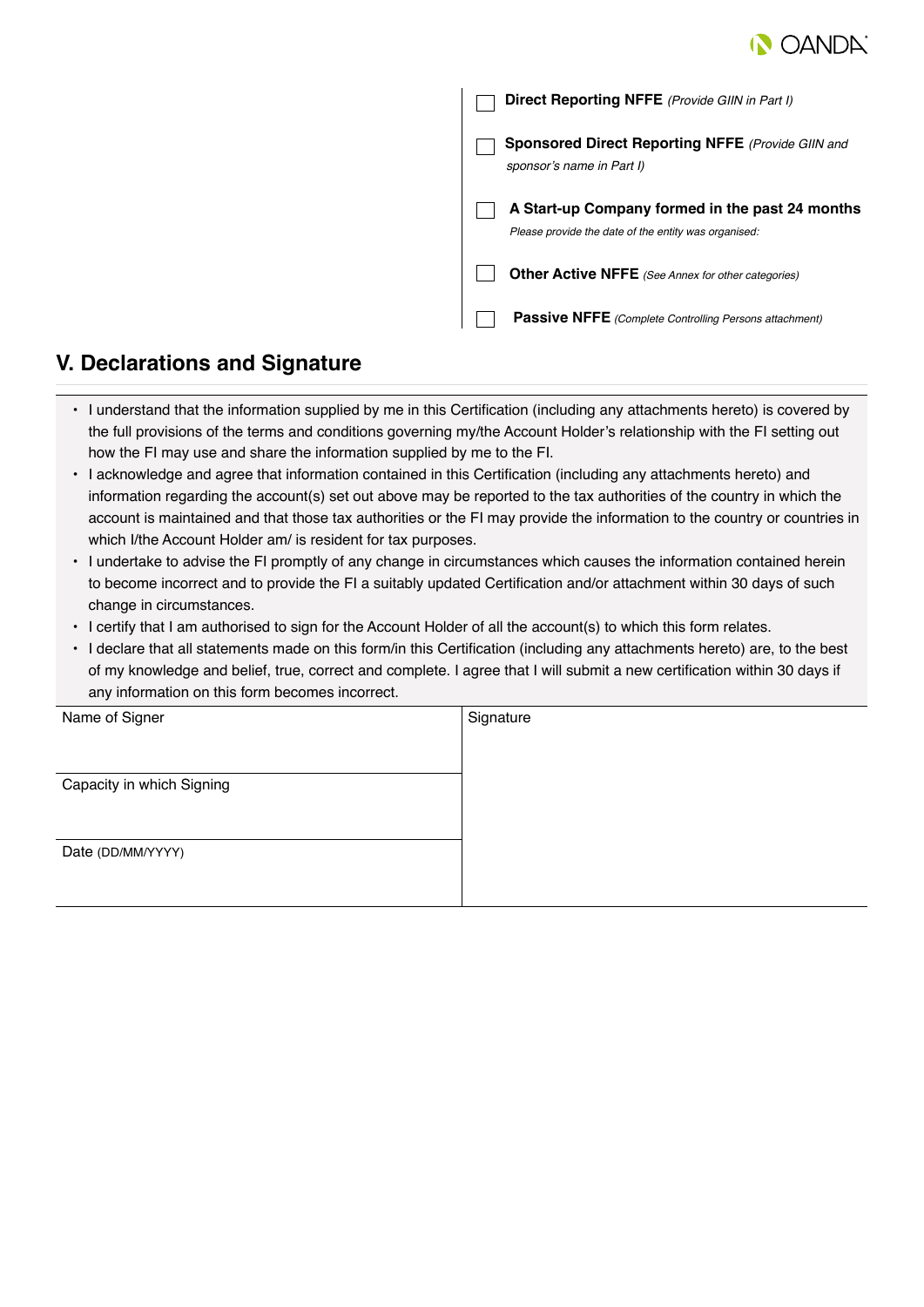

|                                     | <b>First Name</b>                                                                                                   |                                  |                                  |                                  | Family Name/Surname                                                                                                                               |                            |                                                                                                                                                                                                                                   |  |
|-------------------------------------|---------------------------------------------------------------------------------------------------------------------|----------------------------------|----------------------------------|----------------------------------|---------------------------------------------------------------------------------------------------------------------------------------------------|----------------------------|-----------------------------------------------------------------------------------------------------------------------------------------------------------------------------------------------------------------------------------|--|
|                                     |                                                                                                                     | <b>Current Residence Address</b> |                                  |                                  |                                                                                                                                                   |                            |                                                                                                                                                                                                                                   |  |
|                                     | City/Town                                                                                                           | State/Province                   |                                  | Postal Code                      |                                                                                                                                                   |                            | Country (do not abbreviate)                                                                                                                                                                                                       |  |
| <b>Controlling</b><br><b>Person</b> | Country of Tax Residence 1                                                                                          |                                  | Taxpayer Identification Number 1 |                                  | Date of Birth (DD/MM/YYYY)                                                                                                                        |                            |                                                                                                                                                                                                                                   |  |
|                                     | Country of Tax Residence 2                                                                                          |                                  |                                  | Taxpayer Identification Number 2 |                                                                                                                                                   |                            | Town/City of Birth                                                                                                                                                                                                                |  |
|                                     | Country of Tax Residence 3                                                                                          |                                  |                                  |                                  | Taxpayer Identification Number 3                                                                                                                  |                            | Country of Birth                                                                                                                                                                                                                  |  |
|                                     | TIN Unavailable Explanation(s) -<br>If any TIN is not provided above, please provide an explanation.<br><b>Type</b> |                                  |                                  | Controlling<br>Person            | <b>Legal Person:</b><br>□ Control by Ownership □ Control by Other Means □ Senior Managing Official<br>□ Beneficiary Equivalent □ Other-Equivalent |                            |                                                                                                                                                                                                                                   |  |
|                                     | <b>First Name</b><br>Family Name/Surname                                                                            |                                  |                                  |                                  |                                                                                                                                                   |                            |                                                                                                                                                                                                                                   |  |
|                                     | <b>Current Residence Address</b>                                                                                    |                                  |                                  |                                  |                                                                                                                                                   |                            |                                                                                                                                                                                                                                   |  |
|                                     | City/Town                                                                                                           | State/Province                   |                                  |                                  | Postal Code                                                                                                                                       |                            | Country (do not abbreviate)                                                                                                                                                                                                       |  |
| <b>Controlling</b><br><b>Person</b> | Country of Tax Residence 1<br>Country of Tax Residence 2                                                            |                                  | Taxpayer Identification Number 1 |                                  |                                                                                                                                                   | Date of Birth (DD/MM/YYYY) |                                                                                                                                                                                                                                   |  |
|                                     |                                                                                                                     |                                  | Taxpayer Identification Number 2 |                                  | Town/City of Birth                                                                                                                                |                            |                                                                                                                                                                                                                                   |  |
|                                     | Country of Tax Residence 3                                                                                          |                                  |                                  |                                  | Taxpayer Identification Number 3                                                                                                                  |                            | Country of Birth                                                                                                                                                                                                                  |  |
|                                     | TIN Unavailable Explanation(s) -<br>If any TIN is not provided above, please provide an explanation.<br><b>Type</b> |                                  |                                  | <b>Controlling</b><br>Person     | <b>Legal Person:</b>                                                                                                                              |                            | Control by Ownership Control by Other Means C Senior Managing Official<br>Legal Arrangement - Trust:<br>$\Box$ Settlor $\Box$ Trustee $\Box$ Protector $\Box$ Beneficiary $\Box$ Other<br>Beneficiary Equivalent Other-Equivalent |  |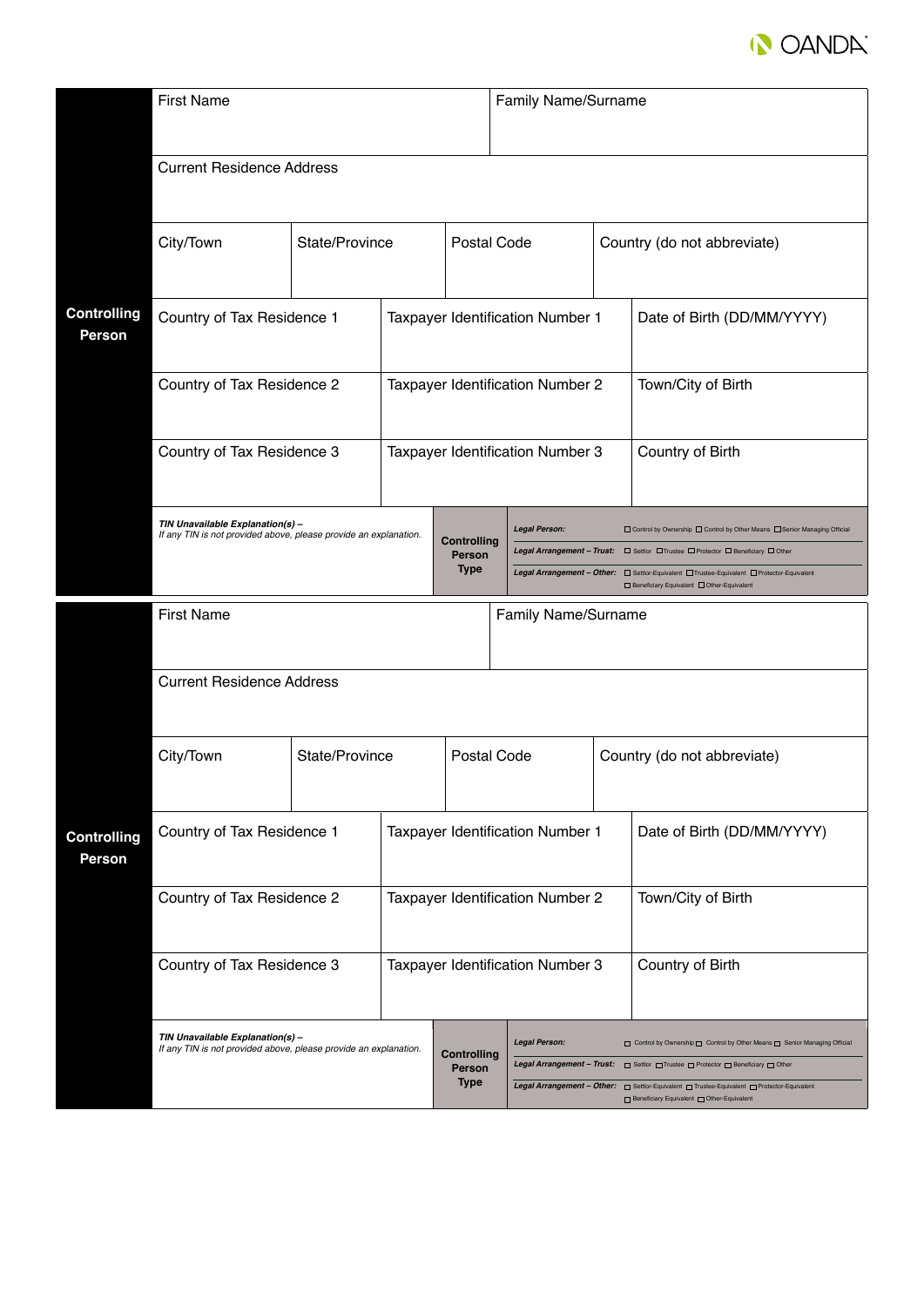

|                                     | <b>First Name</b>                                                                                    |                |                                  |                                      | Family Name/Surname                                                                                                                                                                                                                                                                                                                                                   |                            |                             |  |
|-------------------------------------|------------------------------------------------------------------------------------------------------|----------------|----------------------------------|--------------------------------------|-----------------------------------------------------------------------------------------------------------------------------------------------------------------------------------------------------------------------------------------------------------------------------------------------------------------------------------------------------------------------|----------------------------|-----------------------------|--|
|                                     | <b>Current Residence Address</b>                                                                     |                |                                  |                                      |                                                                                                                                                                                                                                                                                                                                                                       |                            |                             |  |
|                                     | City/Town                                                                                            | State/Province |                                  | Postal Code                          |                                                                                                                                                                                                                                                                                                                                                                       |                            | Country (do not abbreviate) |  |
| <b>Controlling</b><br><b>Person</b> | Country of Tax Residence 1                                                                           |                |                                  | Taxpayer Identification Number 1     |                                                                                                                                                                                                                                                                                                                                                                       | Date of Birth (DD/MM/YYYY) |                             |  |
|                                     | Country of Tax Residence 2                                                                           |                |                                  | Taxpayer Identification Number 2     |                                                                                                                                                                                                                                                                                                                                                                       |                            | Town/City of Birth          |  |
|                                     | Country of Tax Residence 3                                                                           |                |                                  |                                      | Taxpayer Identification Number 3                                                                                                                                                                                                                                                                                                                                      |                            | Country of Birth            |  |
|                                     | TIN Unavailable Explanation(s) -<br>If any TIN is not provided above, please provide an explanation. |                |                                  | Controlling<br>Person<br><b>Type</b> | <b>Legal Person:</b><br>Control by Ownership Control by Other Means C Senior Managing Official<br>Legal Arrangement - Trust: $\Box$ Settlor $\Box$ Trustee $\Box$ Protector $\Box$ Beneficiary $\Box$ Other<br>Legal Arrangement - Other:<br>Settlor-Equivalent nutries-Equivalent nutries-Equivalent nutries-Equivalent<br>Beneficiary Equivalent [ Other-Equivalent |                            |                             |  |
|                                     | <b>First Name</b><br>Family Name/Surname                                                             |                |                                  |                                      |                                                                                                                                                                                                                                                                                                                                                                       |                            |                             |  |
|                                     | <b>Current Residence Address</b>                                                                     |                |                                  |                                      |                                                                                                                                                                                                                                                                                                                                                                       |                            |                             |  |
|                                     | City/Town                                                                                            | State/Province |                                  | Postal Code                          |                                                                                                                                                                                                                                                                                                                                                                       |                            | Country (do not abbreviate) |  |
| <b>Controlling</b><br>Person        | Country of Tax Residence 1<br>Country of Tax Residence 2<br>Country of Tax Residence 3               |                | Taxpayer Identification Number 1 |                                      |                                                                                                                                                                                                                                                                                                                                                                       | Date of Birth (DD/MM/YYYY) |                             |  |
|                                     |                                                                                                      |                | Taxpayer Identification Number 2 |                                      |                                                                                                                                                                                                                                                                                                                                                                       | Town/City of Birth         |                             |  |
|                                     |                                                                                                      |                | Taxpayer Identification Number 3 |                                      |                                                                                                                                                                                                                                                                                                                                                                       | Country of Birth           |                             |  |
|                                     |                                                                                                      |                |                                  |                                      |                                                                                                                                                                                                                                                                                                                                                                       |                            |                             |  |

\*If Account Holder has additional Controlling Persons, provide multiple Controlling Persons attachments.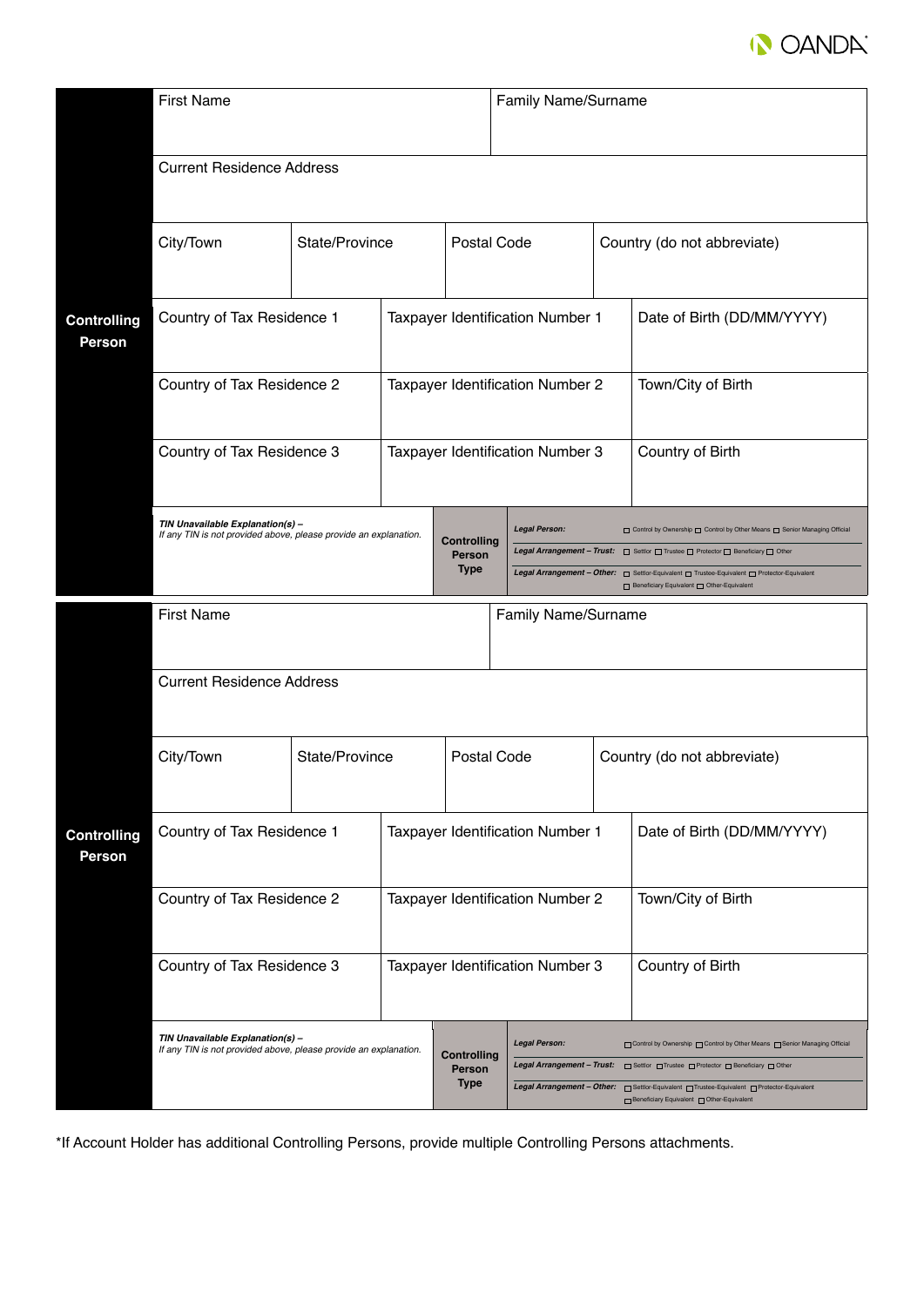

## **Annex**

**CRS Definitions**

#### **NFE CATEGORIES**

#### **NFEs**

An NFE means any entity that is not a financial institution. An NFE may be an **Active NFE** or a **Passive NFE.**

#### **Active NFEs**

#### **Active NFEs by Reason of Income and Assets**

Less than 50% of the NFE's gross income for the preceding calendar year or other appropriate reporting period is passive income and less than 50% of the assets held by the NFE during the preceding calendar year or other appropriate reporting period are assets that produce or are held for the production of passive income.

#### **A Corporation the Stock of which is Regularly Traded on an Established Securities Market (or entity related to such a corporation)**

The stock of the NFE is regularly traded on an established securities market or the NFE is a Related Entity of an Entity the stock of which is regularly traded on an established securities market.

| <b>Regularly Traded</b>       | Meaningful volume of trading with respect to the stock on an on-going basis.                                                                                                                                                                                             |
|-------------------------------|--------------------------------------------------------------------------------------------------------------------------------------------------------------------------------------------------------------------------------------------------------------------------|
| Established Securities Market | An exchange that is officially recognised and supervised by a governmental<br>authority in which the market is located and that has a meaningful annual value of<br>shares traded on the exchange.                                                                       |
| <b>Related Entity</b>         | An Entity is a "Related Entity" of another Entity if either Entity controls the other<br>Entity, or the two Entities are under common control. For this purpose control<br>includes direct or indirect ownership of more than 50% of the vote and value in an<br>Entity. |

#### **Governmental Entity**

The government of a jurisdiction, any political subdivision of a jurisdiction (including a state, province, county, or municipality), or any wholly owned agency or instrumentality of a jurisdiction or of any one or more of the foregoing.

#### **International Organisation**

Any international organisation or wholly owned agency or instrumentality thereof. This category includes any intergovernmental organisation (including a supranational organisation) (1) that is comprised primarily of governments; (2) that has in effect a headquarters or substantially similar agreement with the jurisdiction; and (3) the income of which does not inure to the benefit of private persons.

#### **Central Bank**

An institution that is by law or government sanction the principal authority, other than the government of the jurisdiction itself, issuing instruments intended to circulate as currency. Such an institution may include an instrumentality that is separate from the government of the jurisdiction, whether or not owned in whole or in part by the jurisdiction.

#### **Holding NFEs that are Members of a Nonfinancial Group**

Substantially all of the activities of the NFE consist of holding (in whole or in part) the outstanding stock of, or providing financing and services to, one or more subsidiaries that engage in trades or businesses other than the business of a Financial Institution, except that an Entity does not qualify for this status if the Entity functions (or holds itself out) as an investment fund, such as a private equity fund, venture capital fund, leveraged buyout fund, or any investment vehicle whose purpose is to acquire or fund companies and then hold interests in those companies as capital assets for investment purposes.

#### **A Start-up Company formed in the past 24 months**

The NFE is not yet operating a business and has no prior operating history, but is investing capital into assets with the intent to operate a business other than that of a Financial Institution, provided that the NFE does not qualify for this exception after the date that is 24 months after the date of the initial organisation of the NFE.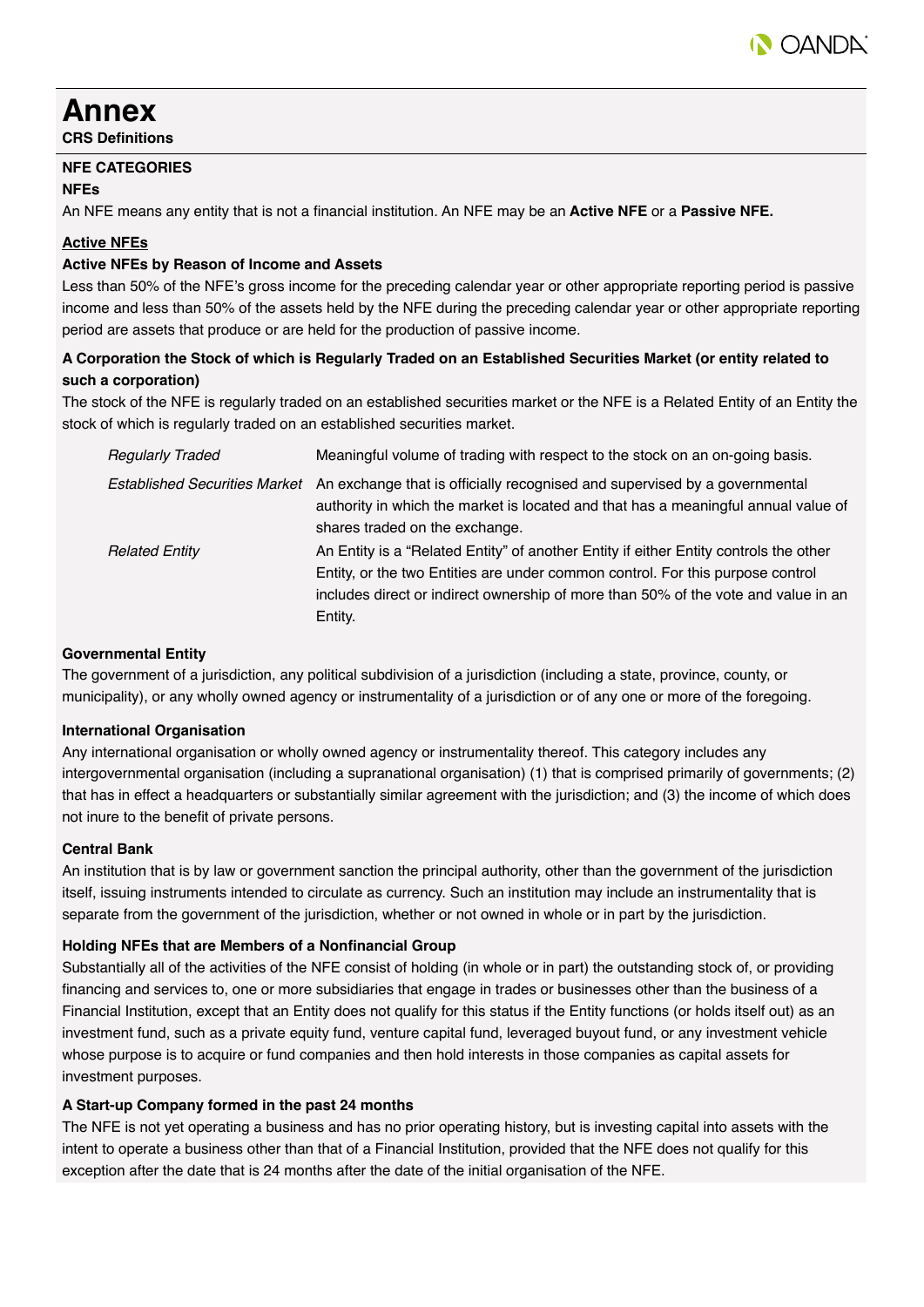

#### **NFE Liquidating or Emerging from Bankruptcy**

The NFE was not a Financial Institution in the past five years, and is in the process of liquidating its assets or is reorganising with the intent to continue or recommence operations in a business other than that of a Financial Institution.

#### **Treasury Centers that are Members of a Nonfinancial Group**

The NFE primarily engages in financing and hedging transactions with, or for, Related Entities that are not Financial Institutions, and does not provide financing or hedging services to any Entity that is not a Related Entity, provided that the group of any such Related Entities is primarily engaged in a business other than that of a Financial Institution.

#### **Non-Profit NFE**

An NFE that meets the following criteria:

- I. it is established and operated in its jurisdiction of residence exclusively for religious, charitable, scientific, artistic, cultural, athletic, or educational purposes; or it is established and operated in its jurisdiction of residence and it is a professional organisation, business league, chamber of commerce, labour organisation, agricultural or horticultural organisation, civic league or an organisation operated exclusively for the promotion of social welfare;
- II. it is exempt from income tax in its jurisdiction of residence;
- III. it has no shareholders or members who have a proprietary or beneficial interest in its income or assets;
- IV. the applicable laws of the NFE's jurisdiction of residence or the NFE's formation documents do not permit any income or assets of the NFE to be distributed to, or applied for the benefit of, a private person or non-charitable Entity other than pursuant to the conduct of the NFE's charitable activities, or as payment of reasonable compensation for services rendered, or as payment representing the fair market value of property which the NFE has purchased; and
- V. the applicable laws of the NFE's jurisdiction of residence or the NFE's formation documents require that, upon the NFE's liquidation or dissolution, all of its assets be distributed to a Governmental Entity or other non-profit organisation, or escheat to the government of the NFE's jurisdiction of residence or any political subdivision.

#### **Passive NFE**

For purpose of completing this certification, a **Passive NFE** means any NFE that is not an **Active NFE.**

#### **ENTITY MANAGED BY ANOTHER FINANCIAL INSTITUTION**

An Entity is "managed by" another Entity if the managing Entity performs, either directly or through another service provider on behalf of the managed Entity, any of the following activities or operations: trading in money market instruments; foreign exchange; exchange, interest rate and index instruments; transferrable securities; or commodity futures trading.

An Entity only manages another Entity if it has discretionary authority to manage the other Entity's assets (either in whole or part). Where an Entity is managed by a mix of Financial Institutions, NFEs or individuals, the Entity is considered to be managed by another Entity that is a Depository Institution, a Custodial Institution, a Specified Insurance Company, or an Investment Entity that performs the above trading functions, if any of the managing Entities is such an Entity.

#### **PARTICIPATING CRS JURISDICTION**

A jurisdiction with which an agreement is in place pursuant to which it will provide the information set out in the CRS. A list of all participating jurisdictions can be found at: http://www.oecd.org/tax/transparency[/AEOI-commitments.](http://www.oecd.org/tax/transparency/AEOI-commitments.pdf)pdf

#### **GLOBAL INTERMEDIARY IDENTIFICATION NUMBER (GIIN)**

The term GIIN or Global Intermediary Identification Number means the identification number that is assigned to a participating FFI or registered deemed-compliant FFI. The term GIIN or Global Intermediary Identification Number also includes the identification number assigned to a reporting Model 1 FFI for purposes of identifying such entity to withholding agents. All GIINs will appear on the IRS FFI list.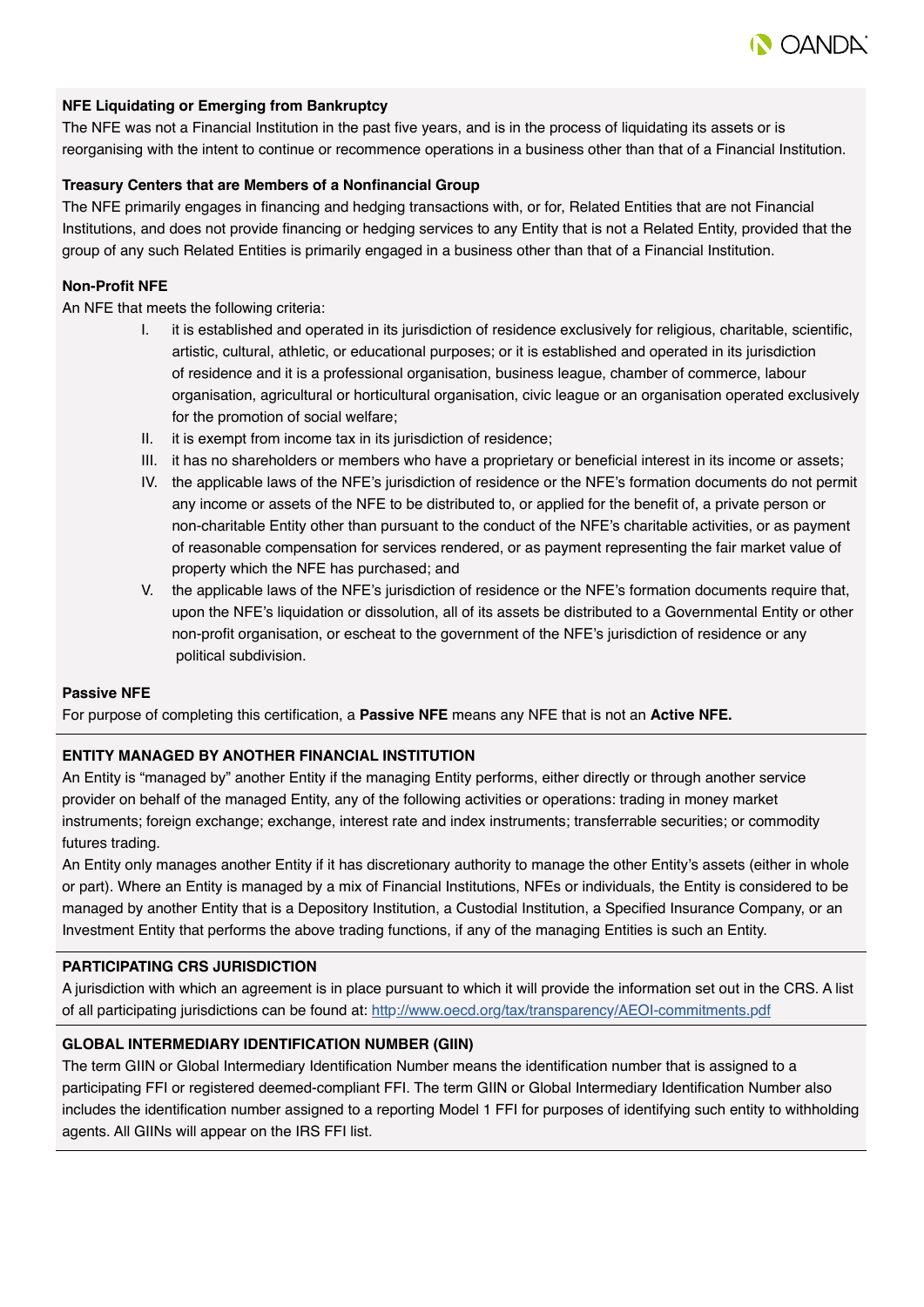

## **Annex**

**FATCA Definitions - 1**

#### **FATCA STATUS – FINANCIAL INSTITUTION**

#### **Participating FFI**

An FFI that has agreed to comply with the requirements of an FFI agreement, including an FFI described in a Model 2 IGA that has agreed to comply with the requirements of an FFI agreement. The term PFFI also includes a QI branch of a U.S. financial institution, unless such branch is a Reporting Model 1 FFI.

#### **Local/Partner Jurisdiction FFI**

An FFI located in a jurisdiction that has in effect an agreement with the United States to facilitate the implementation of FATCA. A list of all participating jurisdictions can be found at:

http://www.treasury.g[ov/resource-center/tax-](https://www.treasury.gov/resource-center/tax-policy/treaties/Pages/FATCA-Archive.aspx)policy/treaties/Pages/FATCA-Archive.aspx

#### **Trustee-Documented Trust**

A trust established under the laws of the local jurisdiction to the extent that the trustee of the trust is a Reporting U.S. Financial Institution, Reporting Model 1 FFI, or Participating FFI and reports all information required to be reported pursuant to the Agreement with respect to all U.S. Reportable Accounts of the trust.

#### **Registered Deemed-Compliant FFI**

An FFI that registers with the IRS to declare its status. Includes certain local FFIs, non-reporting members of participating FFI groups, qualified collective investment vehicles, restricted funds, qualified credit card issuers and servicers, and sponsored investment entities and controlled foreign corporations.

#### **Other Deemed-Compliant FFI**

Deemed-compliant FFIs also include the following: Non-Registering Local Bank, FFI with Only Low Value Accounts, Sponsored Closely-Held Investment Vehicle, Limited Life Debt Investment Entity, and any other FFI treated as a deemedcompliant FFI under an applicable IGA (except for a registered deemed-compliant FFI).

#### **Nonparticipating FFI**

An FFI other than a participating FFI, a deemed-compliant FFI, or an exempt beneficial owner.

#### **Exempt Beneficial Owner**

An entity in one of the following categories:

| Governmental Entity           | The government of a jurisdiction, any political subdivision of a jurisdiction (including<br>a state, province, county, or municipality), or any wholly owned agency or<br>instrumentality of a jurisdiction or of any one or more of the foregoing.                                                                                                                                                                            |
|-------------------------------|--------------------------------------------------------------------------------------------------------------------------------------------------------------------------------------------------------------------------------------------------------------------------------------------------------------------------------------------------------------------------------------------------------------------------------|
| International Organisation    | Any international organisation or wholly owned agency or instrumentality thereof.<br>This category includes any intergovernmental organization (including a supranational<br>organisation) (1) that is comprised primarily of governments; (2) that has in effect<br>a headquarters or substantially similar agreement with the jurisdiction; and (3) the<br>income of which does not inure to the benefit of private persons. |
| Central Bank                  | An institution that is by law or government sanction the principal authority, other than<br>the government of the jurisdiction itself, issuing instruments intended to circulate as<br>currency. Such an institution may include an instrumentality that is separate from the<br>government of the jurisdiction, whether or not owned in whole or in part<br>by the jurisdiction.                                              |
| <b>Exempt Retirement Fund</b> | A retirement fund that meets one of the following categories under the applicable<br>IGA: Treaty-Qualified Retirement Fund, Broad Participation Retirement Fund, Narrow<br>Participation Retirement Fund, Pension Fund of an Exempt Beneficial Owner, or<br>Investment Entity Wholly Owned by Exempt Beneficial Owners.                                                                                                        |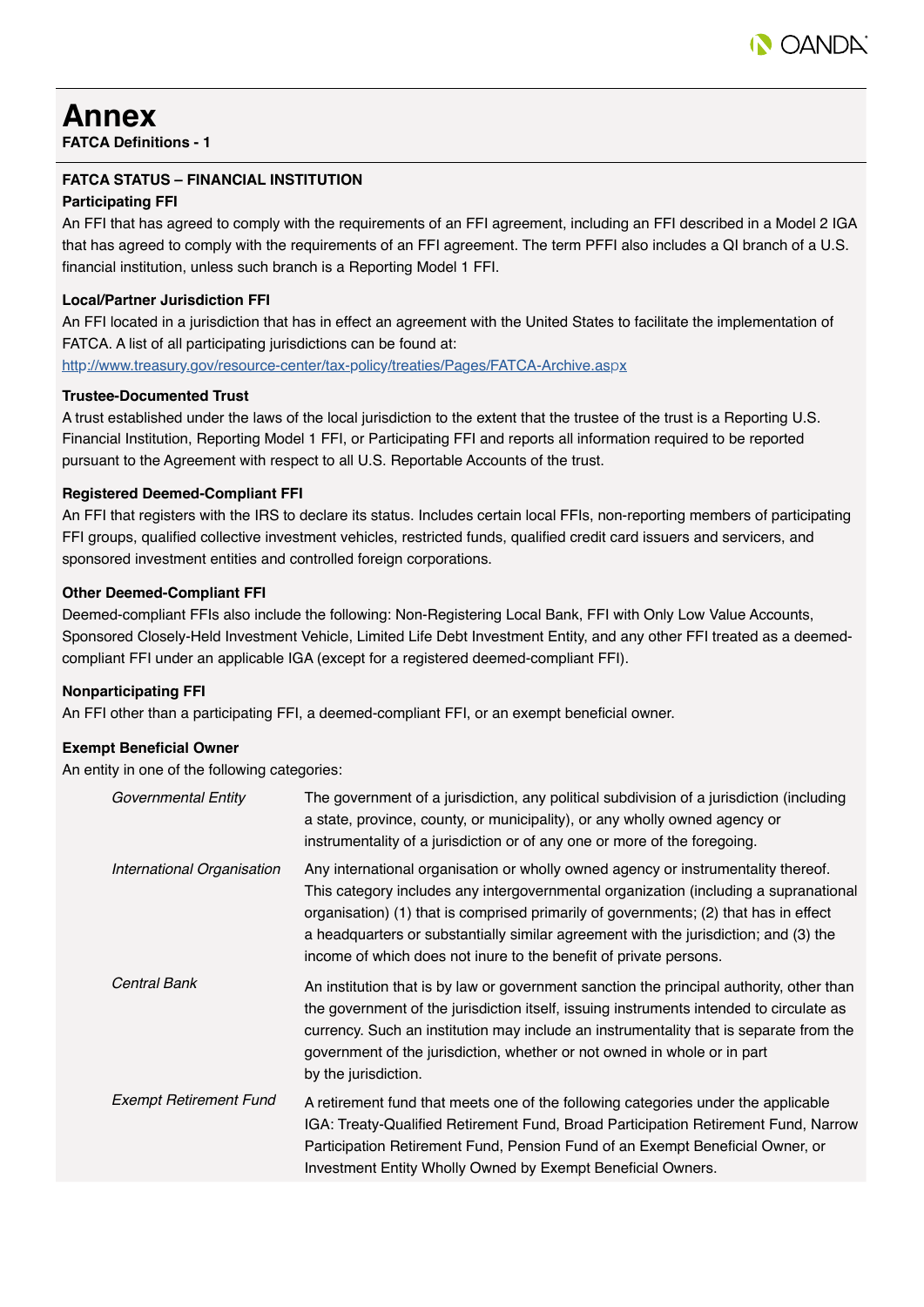

| <b>Investment Entity Wholly</b> | An Entity that is a Financial Institution solely because it is an Investment Entity,<br>provided that each direct holder of an Equity Interest                                                                             |
|---------------------------------|----------------------------------------------------------------------------------------------------------------------------------------------------------------------------------------------------------------------------|
| Owned by Exempt BOs             | in the Entity is an exempt beneficial owner, and each direct holder of a debt interest<br>in such Entity is either a Depository Institution (with respect to a loan made to such<br>Entity) or an exempt beneficial owner. |

#### **Direct Reporting NFFE**

A direct reporting NFFE is a passive NFFE that elects to report certain information about its direct or indirect substantial U.S. owners directly to the IRS on Form 8966 in lieu of providing such information to the financial institutions at which the NFFE holds an account. Direct reporting NFFEs will be required to register with the IRS to obtain a GIIN and agree to report the information about its substantial U.S. owners directly to the IRS. A direct reporting NFFE will not be treated as a participating FFI or be required to enter into an FFI agreement; it will be treated as an excepted NFFE.

#### **Sponsored Direct Reporting NFFE**

An entity to serving as a "sponsor" for one or more direct reporting NFFEs, which will require the sponsoring entity to report information about a sponsored direct reporting NFFE's direct or indirect substantial U.S owners directly to the IRS on a Form 8966.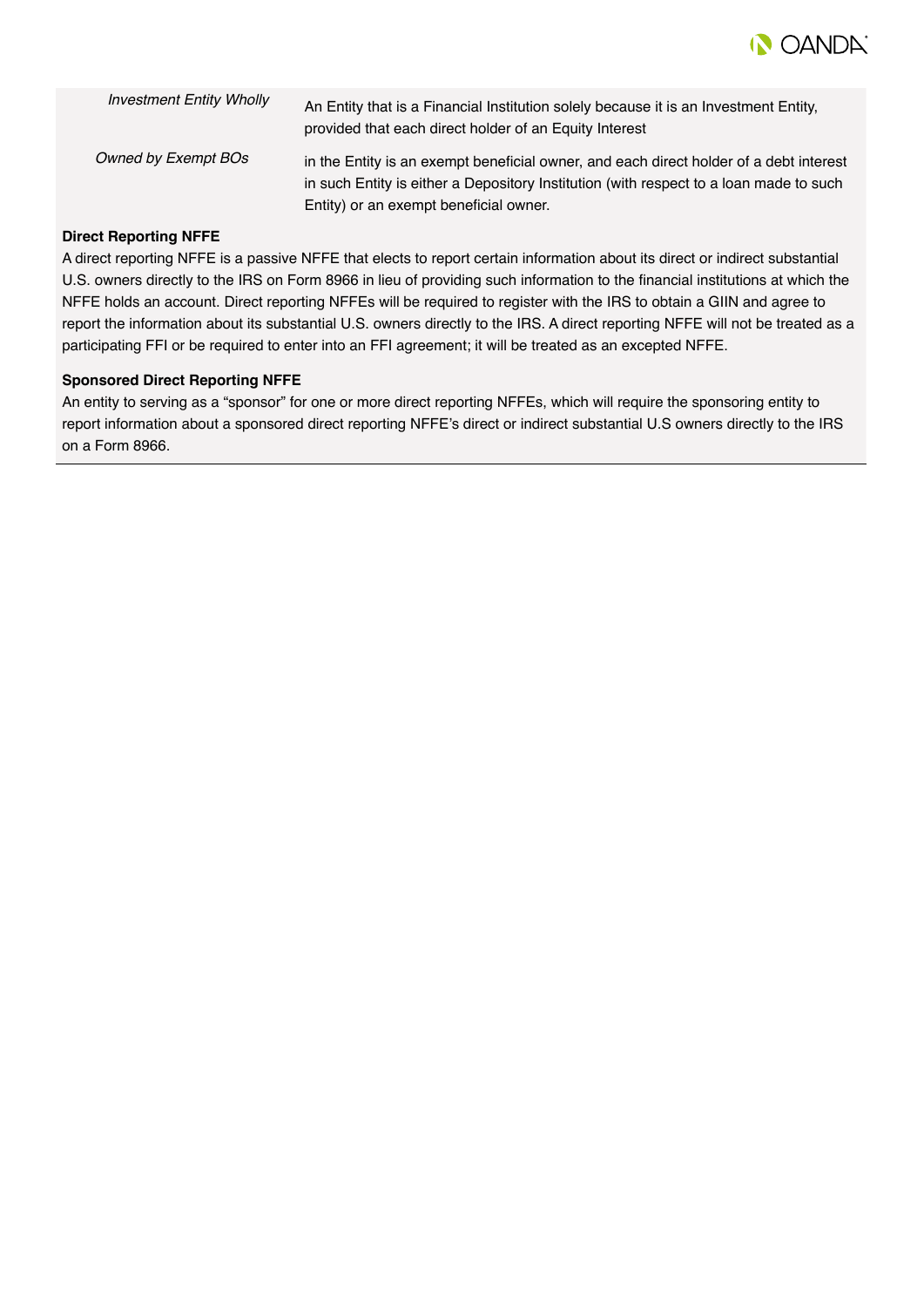

## **Annex**

**FATCA Definitions - 2**

#### **FATCA STATUS – NFFE**

#### **NFFEs**

An NFFE means any entity that is not a financial institution. An NFFE may be an **Active NFFE** or a **Passive NFFE.**

#### **Active NFFEs**

#### **Active NFFEs by Reason of Income and Assets**

Less than 50% of the NFFE's gross income for the preceding calendar year or other appropriate reporting period is passive income and less than 50% of the assets held by the NFFE during the preceding calendar year or other appropriate reporting period are assets that produce or are held for the production of passive income.

#### **A Corporation the Stock of which is Regularly Traded on an Established Securities Market (or entity related to such a corporation)**

The stock of the NFFE is regularly traded on an established securities market or the NFFE is a Related Entity of an Entity the stock of which is regularly traded on an established securities market.

| <b>Regularly Traded</b>              | Meaningful volume of trading with respect to the stock on an on-going basis.                                                                                                                                                                                             |  |  |  |  |
|--------------------------------------|--------------------------------------------------------------------------------------------------------------------------------------------------------------------------------------------------------------------------------------------------------------------------|--|--|--|--|
| <b>Established Securities Market</b> | An exchange that is officially recognised and supervised by a governmental<br>authority in which the market is located and that has a meaningful annual value of<br>shares traded on the exchange.                                                                       |  |  |  |  |
| <b>Related Entity</b>                | An Entity is a "Related Entity" of another Entity if either Entity controls the other<br>Entity, or the two Entities are under common control. For this purpose control<br>includes direct or indirect ownership of more than 50% of the vote and value<br>in an Entity. |  |  |  |  |

#### **Excepted Territory NFFE**

The NFFE is organized in a U.S. Territory and all of the owners of the payee are bona fide residents of that U.S. Territory.

#### **Governmental Entity**

The NFFE is a government (other than the U.S. government), a political subdivision of such government (which, for the avoidance of doubt, includes a state, province, county, or municipality), or a public body performing a function of such government or a political subdivision thereof, a government of a U.S. Territory, an international organization, a non-U.S. central bank of issue, or an Entity wholly owned by one or more of the foregoing.

#### **Holding NFFEs that are Members of a Nonfinancial Group**

Substantially all of the activities of the NFFE consist of holding (in whole or in part) the outstanding stock of, or providing financing and services to, one or more subsidiaries that engage in trades or businesses other than the business of a Financial Institution, except that an Entity does not qualify for this status if the Entity functions (or holds itself out) as an investment fund, such as a private equity fund, venture capital fund, leveraged buyout fund, or any investment vehicle whose purpose is to acquire or fund companies and then hold interests in those companies as capital assets for investment purposes.

#### **A Start-up Company formed in the past 24 months**

The NFFE is not yet operating a business and has no prior operating history, but is investing capital into assets with the intent to operate a business other than that of a Financial Institution, provided that the NFFE does not qualify for this exception after the date that is 24 months after the date of the initial organisation of the NFFE.

#### **NFFE Liquidating or Emerging from Bankruptcy**

The NFFE was not a Financial Institution in the past five years, and is in the process of liquidating its assets or is reorganising with the intent to continue or recommence operations in a business other than that of a Financial Institution.